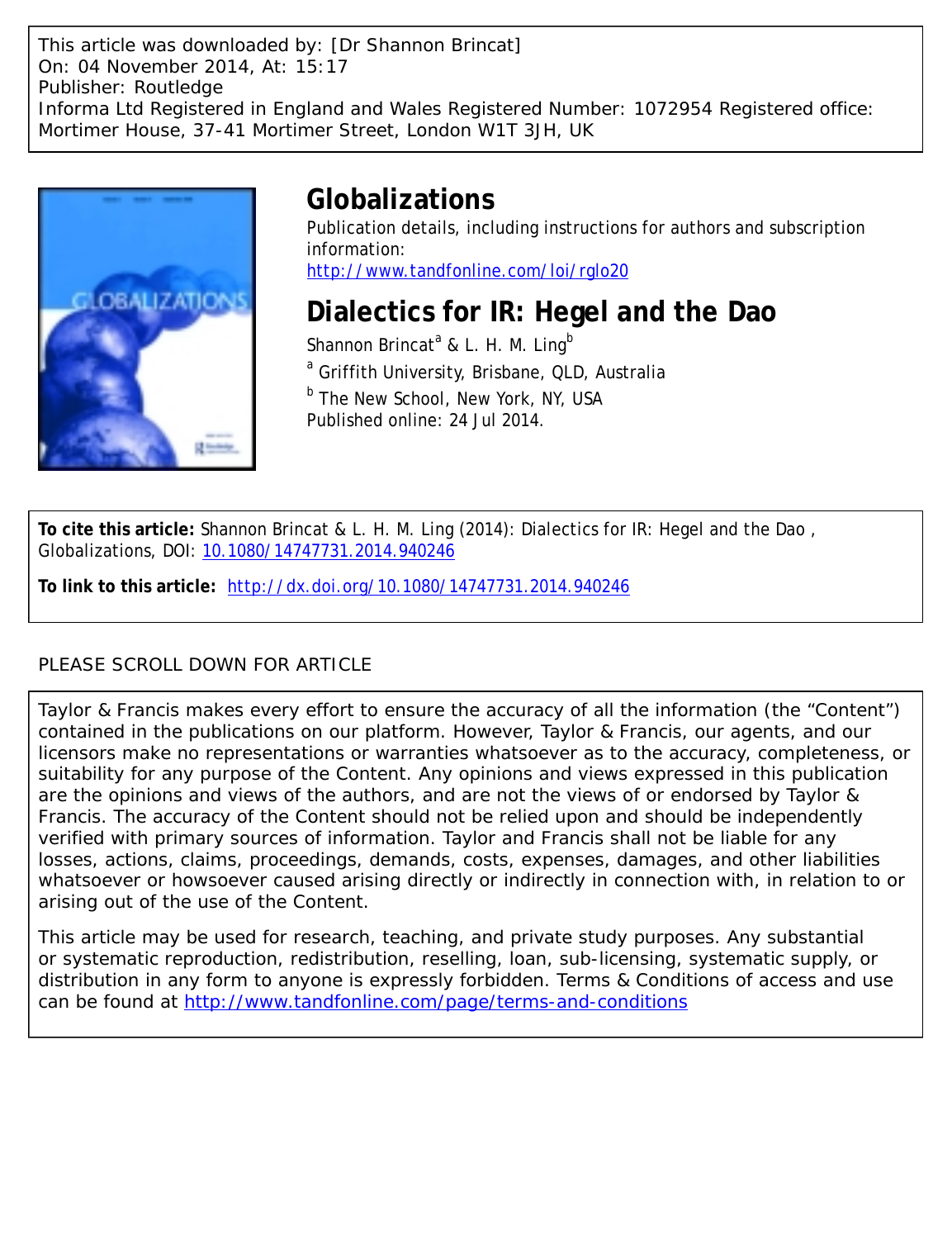# Dialectics for IR: Hegel and the Dao

SHANNON BRINCAT<sup>∗</sup> & L. H. M. LING∗∗

∗Griffith University, Brisbane, QLD, Australia ∗∗The New School, New York, NY, USA

ABSTRACT This article performs a thought experiment. We ask: what if we were to engage two venerable legacies of dialectics, Hegelianism and Daoism, to see what results in terms of our thinking in International Relations (IR) about World Politics (WP)? Would some kind of a shift, synthesis, or transformation occur, as suggested by the dialectical goal of both traditions? Our discussion focuses broadly on the question of understanding social relations in world politics—the interconnectivity and complexity of social life and the potential for transformation it engenders—a question of increasing relevance for and in mainstream IR. We close by suggesting that aesthetics may offer a means for Hegelianism and Daoism to revitalize each other—a question to be pursued through further dialogue and research.

Keywords: dialectics, Daoism, Hegel, complementarity, contradiction, sublation

# Introduction

Mainstream International Relations (IR) typically disengages from social processes. It presumes all varieties of life and living can be contained within a centralized, administrative, and militarized unit ('the state') with a common logic of action ('balance of power') within a Westphalian inter-state system (Waltz, [1979\)](#page-26-0). This version of IR renders world politics easier to manage, especially for elites and 'great powers.<sup>[1](#page-23-0)</sup> But IR as a chess game loses sight of much that makes world politics, not to mention our understanding of it and its transformation. That is, the majority of the world defies state borders, not just from above (e.g. colonialism in the past, global investments today) but also and especially from below (e.g. global migrations), blurring distinctions between 'center' and 'periphery,' 'power' and 'powerlessness,' with more than

Correspondence Addresses: Shannon Brincat, Griffith University Research Fellow, Room 1.09, Building N72, Centre for Governance and Public Policy, School of Government and International Relations, Nathan Campus, Griffith University, 170 Kessels Road, Nathan, Brisbane, Queensland 4111, Australia. Email: [s.brincat@griffith.edu.au;](mailto:s.brincat@griffith.edu.au) L. H. M. Ling, Executive Dean's Office, New School for Public Engagement (NSPE), The New School, 66 W. 12th St., New York, NY 10011, USA. Email: [LingL@newschool.edu](mailto:LingL@newschool.edu)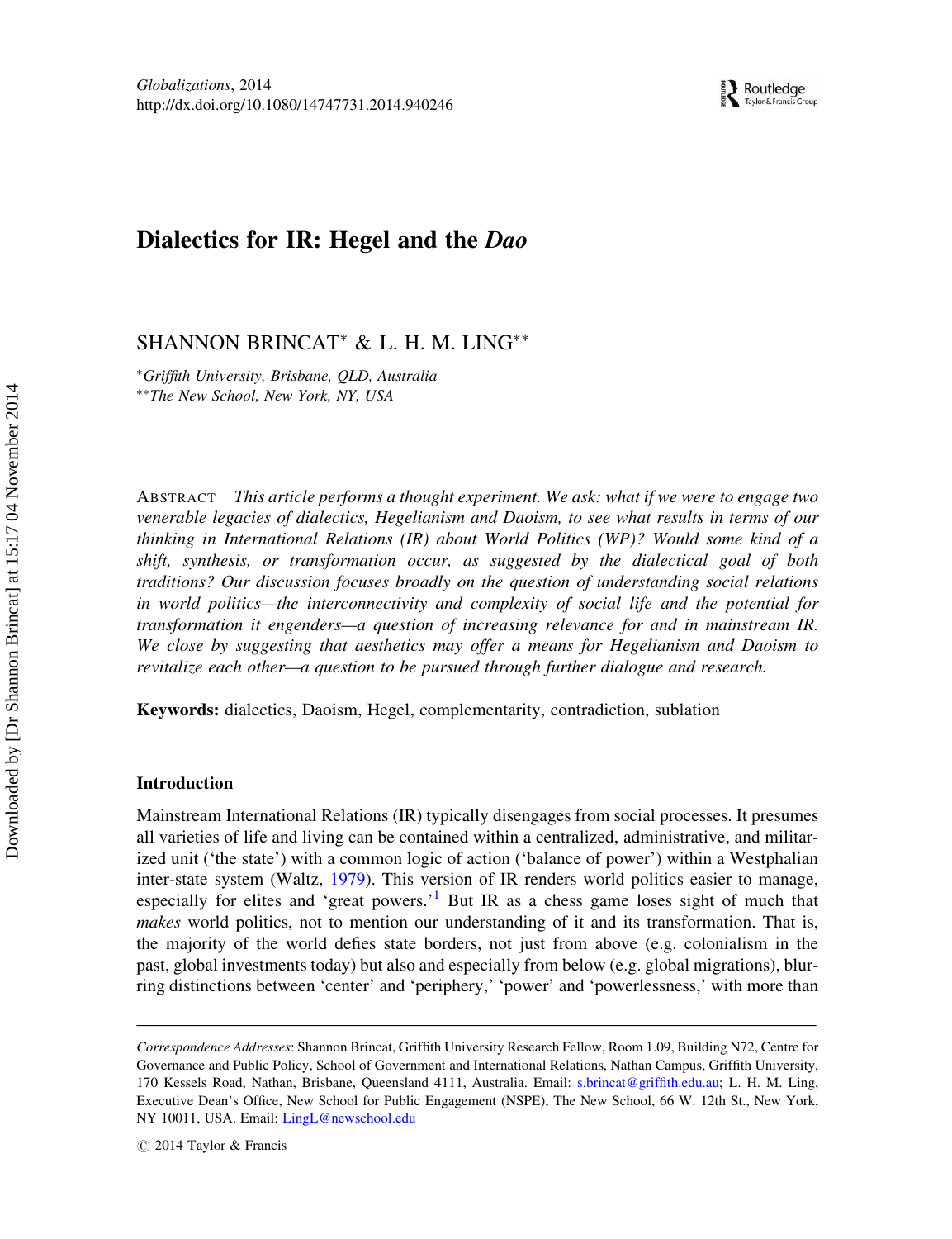Westphalia as referent or orientation.<sup>2</sup> Indeed, interconnectivity and the complexities of social life shape world politics daily; equally important, these impart *meaning* in world politics, albeit variously to various populations. Social relations offer insight especially when change takes place across historical, cultural, religious, and linguistic divides (Brincat, [2011\)](#page-25-0). In this sense, mainstream IR alienates the very subject matter it presumes to represent; yet its concepts, methods, and philosophies continue to be propagated throughout the globe as the only approach to world politics.

How do we introduce change in this context? Specifically, how do we dynamize our thinking? In this paper, the authors engage in discourse about dialectics, the very philosophy of change and transformation. We ask: could the two main traditions of dialectics—the 'Western' one of Hege-lianism and the 'Eastern' one of Daoism<sup>[3](#page-24-0)</sup>—constitute a *common* dialectical approach to IR and world politics? And if so, how? Rather than preview the answer here, as expected by social science convention, we urge the reader to stay with us on this discursive journey and discover the answer, dialectically, on his/her own.

We begin with the social relations of dialectics. We place two poles—being/nothingness in Hegelianism, yin/yang in Daoism—in dialogical interaction. In tracing this exchange, we begin to understand how each tradition accounts for systemic change and its impact over time and space, in theory and practice. Our engagement also shows how we, as individual theorists in IR, may or may not arrive at some kind of synthesis or transformation in our own thinking about IR and world politics. The reader can judge.

We draw on two venerable sources for models of discourse: Plato, including *The Republic* and, of course, the dialogues of Plato  $(427-347 \text{ BCE})$  and Laozi's *Daodejing* (c. 4th–6th centuries BCE). In The Republic, interlocutors argue from both sides, pushing each to its limits, questioning pre-conceptual assumptions, exposing ongoing contradictions, and attempting to resolve these through error and refutation.<sup>4</sup> In the *Daodejing*, seemingly contradictory conditions, such as beauty and ugliness, order and disorder, essence and ephemera, are shown to be intrinsically linked, with one producing the other, inside and out; thereby leading the reader to pause, question, and think. In both cases, words, concepts, and thought itself move and shift. Will this exchange produce the same here?

Hegelianism remains deeply influential in Western thought; Daoism continues to be fundamental to Asian ways of life, work, and play. In this thought experiment, we highlight key divergences between the two. At the same time, we find a deeply held, shared concern within 'double transition' (i.e. Hegelian sublation) and Daoist 'difference without alienation' (i.e. yin-withinyang, yang-within-yin). We close by suggesting that such an approach, perhaps through the venue of aesthetics, offers a means of revitalization through each other. In so doing, we begin to understand social relations and their transformation in contemporary world politics, to be pursued through further dialogue and research.

# A Few Caveats

Before proceeding, Brincat makes one clarification: he uses Hegel without being a Hegelian. Drawing on Creutzfeldt and Grovogui ([2013\)](#page-25-0), Brincat deploys this tradition as an 'instance of vehicular language' that allows one 'to explore certain predicates, certain precepts and assumptions' while ignoring, in Hegel's case, the limitations of his thought that were conditioned by the realities of his time. Brincat refers, in particular, to Hegel's comments on Daoism. Part of this stems from the unhistorical interpretation of the dao presented in Hegel's Lectures on the Philosophy of Religion (1827). These lack the intricacies of his other, penned works. For instance,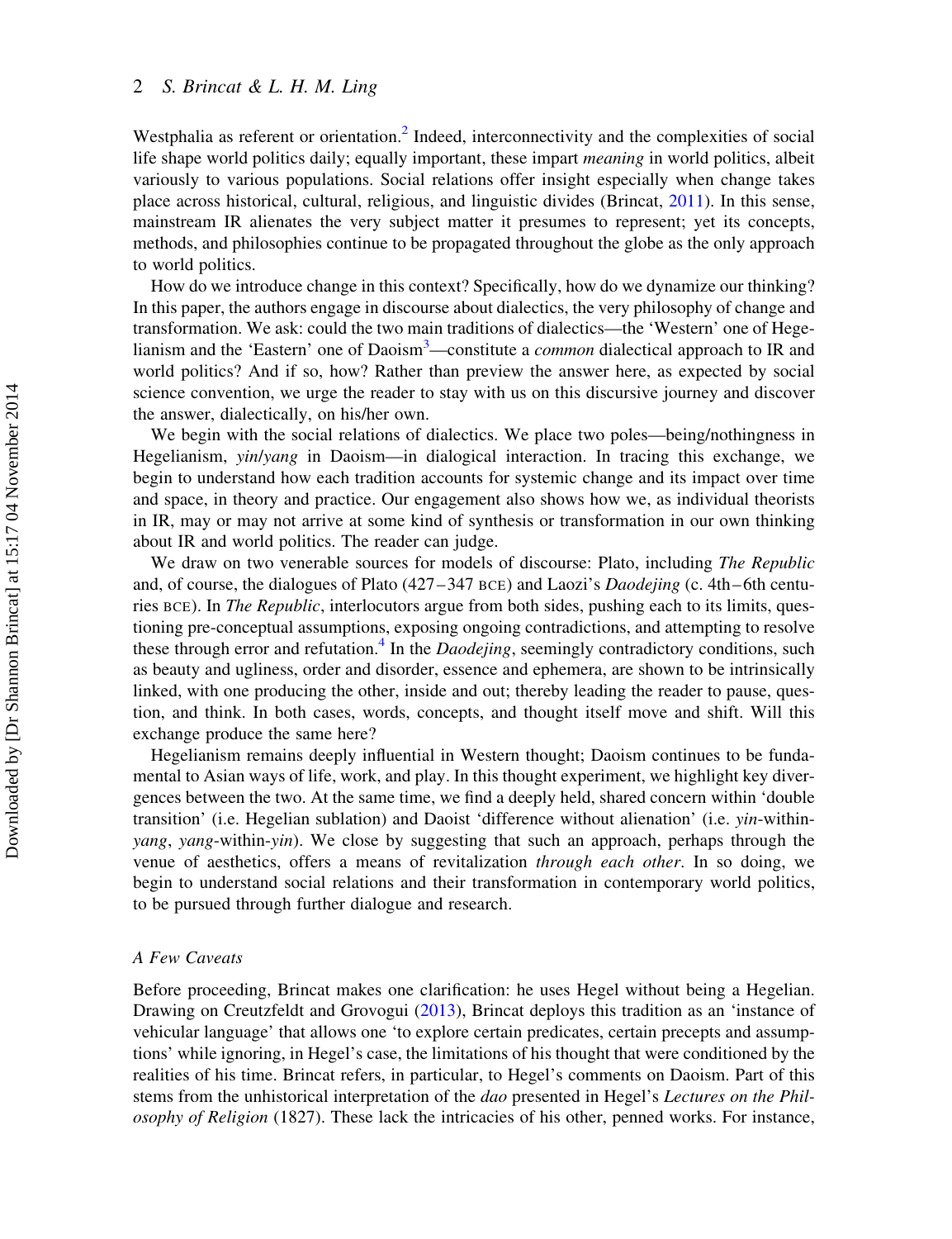Hegel depicts Daoism as a sect 'occupied' with 'inner life' only, 'devoted to thinking withdrawn within itself', and Daoists as 'pure sages' who demand that consciousness be 'inwardly medita-tive' (Hegel, [1995](#page-25-0), pp. [5](#page-24-0)56–561).<sup>5</sup> These disparagements are problematic given that Hegel unrepentantly applies his own biases to the subject, attempting to locate in the dao a triadic cosmology and a Hebraic connection.<sup>[6](#page-24-0)</sup>

Nonetheless, Brincat draws on Hegel's identification of the dao as external and static (Griffioen, [2012](#page-25-0): 25ff). That is, the speculative, philosophical character of Daoism and its actuality in 'immediate consciousness' indicate a general tendency not only toward abstract foundations for social life but also a notion of selfhood as determinate, as 'being ruled from without', that corresponds to a heteronomous condition (Hegel, [1995,](#page-25-0) pp. 560–561). The teleology in Daoism, of inward consciousness *leading* to the human being who possesses the 'fulfilled inner element', does not issue solely from the problem of externality. For the purposes of this dialogue focused on social relations, what arises in question is how Daoism conceives of social relations as reflected through the self's inward consciousness rather than an intersubjectively mediated condition. Yet while Hegel identifies this keen point of contention, his analysis warrants a number of correctives that Brincat attempts to give through a humanist lens.

Ling suggests that this interpretation of the *dao* is, perhaps, premature. Daoism's philosophical premise in change and transformation; its recognition of connections despite contradictions, generated by both internal and external sources; its emphasis on creativity as self-realized and collectively inspired; its inclusion of the animate and the inanimate, the material and the spiritual, in the making of our world(s)—not to mention  $\frac{\sin \theta}{\sin \theta}$  theory found in daily life through food, medicine, literature, and religious practices, just for instance—all contribute to an understanding of social relations as ceaselessly and inherently intersubjective.

Let us begin.

#### Daoist and Hegelian Dialectics: Amending a Lack

LING: I've always had a question about Hegelian and Daoist dialectics. There's a key difference between them, even though both propagate a dialectical tradition.

How about if we have a conversation about them? This way, we can learn from each other. We can see what, if anything, each has to offer the other. After all, both dialectical traditions emphasize the potential to *become*: that is, to turn into something more than what one started out with. Perhaps we, too, could arrive at some sort of mutual or transformative understanding through this dialogic of dialectics?

BRINCAT: It's an intriguing proposition ...

LING: Great! My question is this: how does the Hegelian dialectical tradition treat, if at all, the notion of complementarity within contradiction?

Let me explain. Hegelian dialectics may recognize mutuality in social relations. That is, the Master needs the Slave to recognize him as the Master to be one; similarly, the Slave is not one unless the Master sees and treats him as a slave.<sup>[7](#page-24-0)</sup> But Hegel never saw the Slave *inside* the Master nor the Master inside the Slave. Accordingly, the dialectical relationship remains external to the identities involved. Chung-ying Cheng [\(2006](#page-25-0)) puts it this way: Hegelians consider contradiction the only product of and synthesis to thesis and antithesis, whereas Daoists recognize both complementarity and contradiction as an outcome.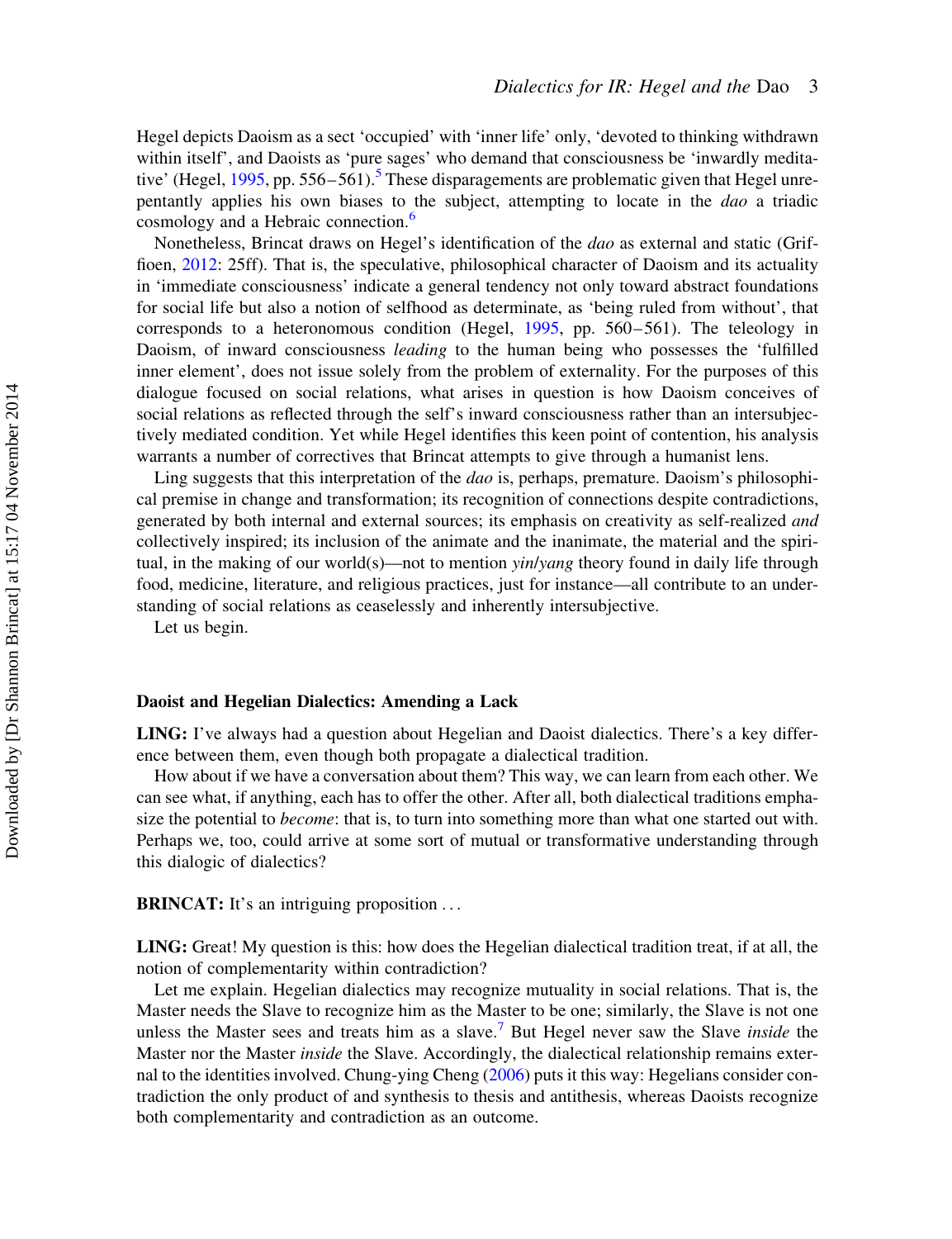Cheng [\(2006](#page-25-0), p. 36) arrives at this conclusion from the following Hegelian-Marxian propositions:

- 1. The world is (subjectively) given as oneness (thesis).
- 2. The world realizes itself in terms of opposition and conflict between the given and its negation (antithesis).
- 3. The world develops and realizes a higher level of existence by sublating and synthesizing conflicting elements into a more integrated configuration (synthesis).
- 4. The world will move on according to this sequence in an indefinite progression which will ultimately approximate an ideal perfection.

For this reason, I propose, Hegelian dialectics can only propose transformation in terms of a violent revolution. This is amply demonstrated by his disciple, Marx, and his disciples Lenin, Mao, Castro, and so on.

In contrast, Daoist dialectics recognize a crucial role for complementarity (yin-within-yang, yang-within-yin) alongside contradiction (yin vs yang). Accordingly, Daoist dialectics discourage radical, uni-directional actions like violent revolution. Elements of the *ancien régime*, for instance, would be seen to operate in a new political order even as revolutionaries proclaim their radical departure from the old. The old elements may take on new guises (e.g. a politburo instead of a palace) but they retain similar characteristics (e.g. authoritarian rule). With their recognition of the complementarities that bind, Daoist dialectics give an added layer of meaning to the contradictions that seem to repel the two poles. This approach emphasizes evolutionary transformation through accommodation and adjustment: i.e. wuwei or non-coercive action. Wuwei may seem too passive to many, especially in the midst of a crisis. But Daoists would argue, I believe, that their strategy does not entail the same kind of violence as conventional revolution would impose on individuals, their immediate environment, or the future that lies ahead. Instead, Daoist revolution would be more circumspect.

Perhaps a Buddhist  $k\bar{o}$ an best illustrates this understanding of Daoist transformation.<sup>[8](#page-24-0)</sup> It tells of an old woman who wanted to donate substantial sums to a local monastery.<sup>[9](#page-24-0)</sup> She had only one request: the Head of the monastery must recite the entire collection of Buddhist sutras. She sent a messenger to deliver the message. Upon hearing the request, the Head rose from his chair, walked around it once, and announced: 'I have recited all the *sutras*.' The messenger duly reported back to the old woman what the Head did. She asked: 'Why did he recite only half of the sutras?'

In his commentary, Dōgen  $(1200-1253)$  critiqued the old woman for being fixated on the number of *sutras* recited rather than the act itself.<sup>[10](#page-24-0)</sup> 'At the same time', Dōgen critiqued his own critique, 'perhaps the old woman really wanted to see [the Head] walk around the chair backwards, or in the opposite direction, to expose his appreciation of absurdity', thereby expressing the enlightenment of detachment. $\frac{11}{11}$  $\frac{11}{11}$  $\frac{11}{11}$ 

I draw on this analogy to suggest that, perhaps, the Hegelian–Marxian understanding of transformation as revolution only amounts to half a circle. It remains incomplete.

BRINCAT: What do you mean by 'Daoist complementarity within contradiction'?

LING: Ah! In Daoist dialectics, yin (the black sphere) and yang (the white sphere) represent polar opposites. Nonetheless, each exists within the other: i.e., yin-within-yang (the black dot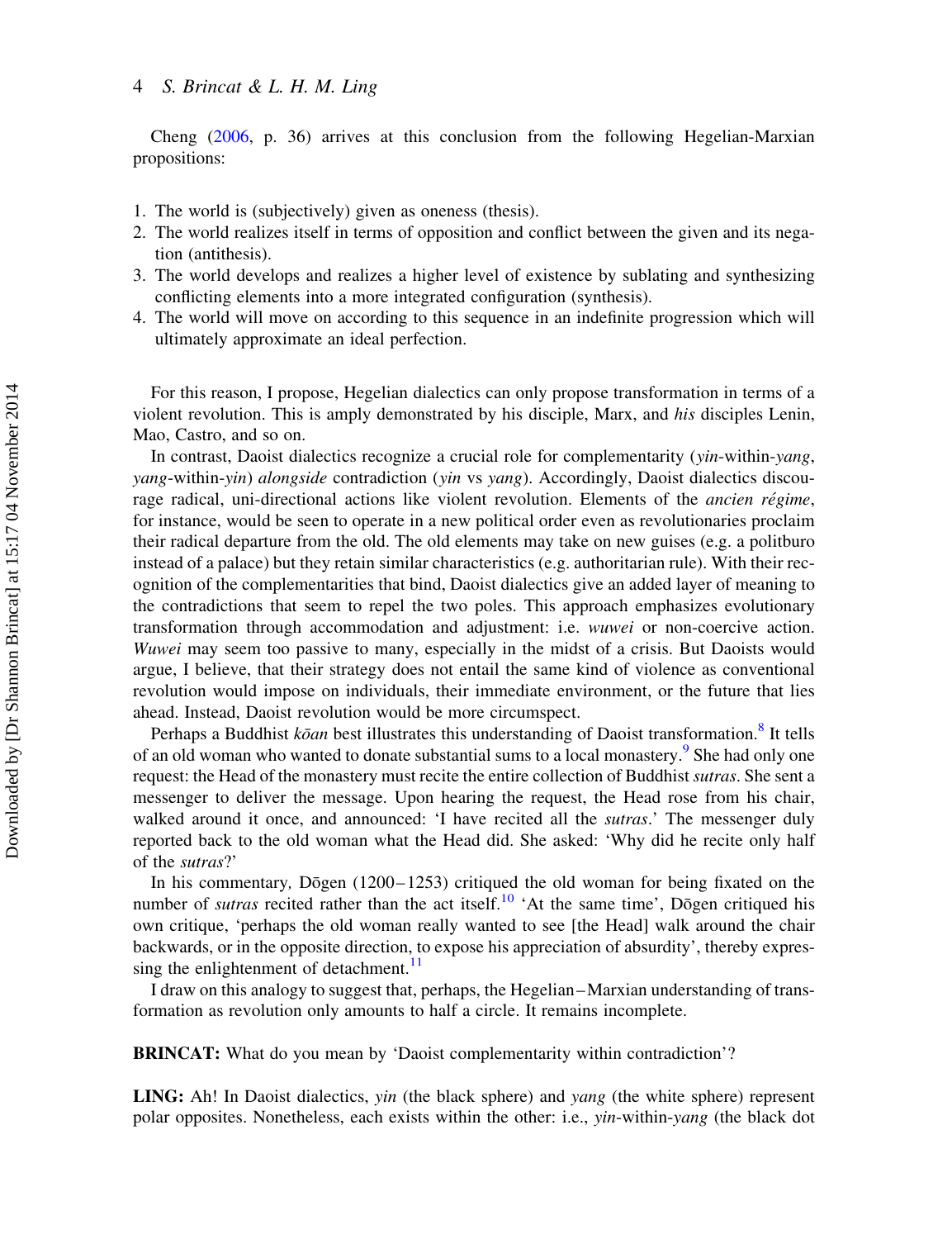

Figure 1. Daoist dialectics: balanced Yin/Yang relations.

within the white sphere) and *yang*-within-*yin* (the white dot within the black sphere), thereby constituting an organic whole (see Figure 1).

The dao expresses these  $\sin/\gamma$ ang relations in terms of maleness and femaleness. Although maleness (*yang*) differs distinctively from femaleness (*yin*), each is incomplete without the other. More than that, each retains the other within. It is this mutuality, both inside and out, that makes a whole person, a whole society, a whole cosmos. Hence, neither people nor societies nor even the cosmos (e.g. 'world order') could claim to be exclusively masculine or feminine (for a recent example, see Kagan, [2004\)](#page-26-0). To do so would be to cut off an integral element within each. One could say the *dao* first articulated the mutual construction of maleness and femaleness; moreover, it is a condition that pertains to each and every one of us.

Equally undeniable is the unrelenting movement of the dao. Contradictions interacting inside and out compel change and transformation—and constantly so. Because the other exists inside the self, and vice versa, nothing can stay still or the same, even if one wants it so. Change derives not only from the individual but also in one's vast exterior and interior.

The *dao* honors the need for stability within such ceaseless motion. Otherwise, everything and everyone could blow up! Complementarities within contradictions ensure a certain flexibility, smoothness, and familiarity within the insistent, bumpy, and strange demands of change.

BRINCAT: The claim that Daoist dialectics focus on the 'complementarities that bind' rather than, or despite of, the 'contradictions that repel,' recalls Mao's deference to the popular Chinese saying that 'opposites complement each other' in his conception of dialectics. This may be consistent with Daoist and/or Confucian principles but is not necessarily dialectical in the Hegelian sense (Dunayevskaya, [1958](#page-25-0): Chapter 6).

It is a misnomer to think dialectical contradictions center on 'repulsions'. Such terminology signifies a sundering of separate parts rather than their unity in difference and their relation with the totality. Moreover, 'complementarities that bind' is far too static a notion to capture what Hegelian dialectics exposes: that is, relationalism and movement through contradiction. Complementarity is also suggestive of a normative judgment of the relation that, at this basic stage of reflection, is yet unfounded. For contradiction is neither repulsive nor complementary as an absolute but is the generative mechanism (I hesitate to use the mechanistic term 'motor' here) that exposes the gap between the real and what it is becoming. For me, dialectics are less a method to be operationalized (something that can too easily fall into mechanism), and more of a way of approaching or thinking about 'the social'. For Marcuse, 'negative thinking' characterized dialectics; it provided an approach concerned with the exposition of the 'promises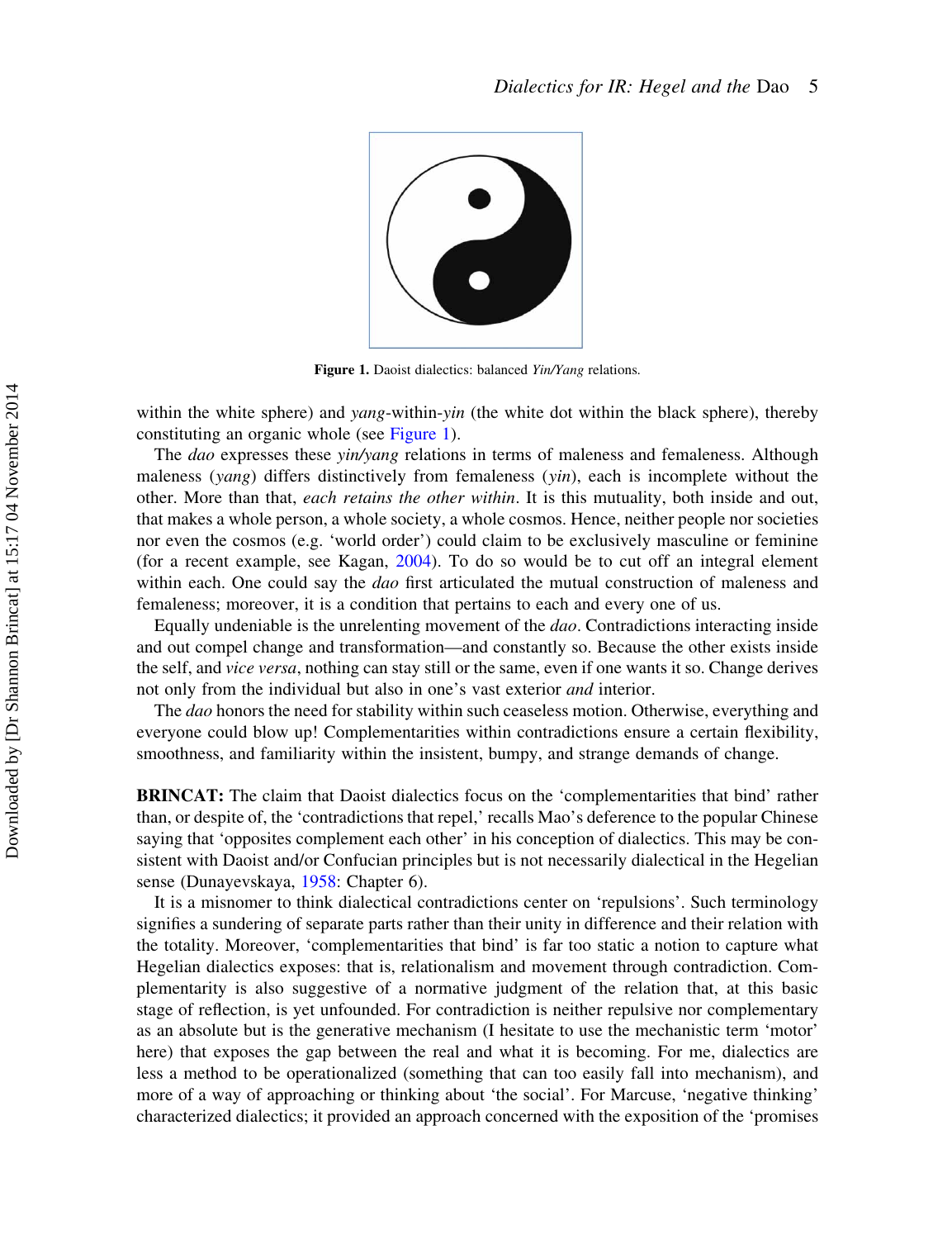and potentialities' within given reality that are denied or repressed, and, the exposition of the 'internal inadequacy' of accepted facts 'as a prelude to passing beyond their given form' (Marcuse, [1982,](#page-26-0) pp. 444–445). Jameson has provided a similar understanding more recently, in which the task of dialectics is to 'rebuke' the 'ideology of daily life' and its productive function is the contestation of common sense, of Verstand, reification, and ideology (Jameson, [2009](#page-26-0), pp. 4, 13).

To a degree, the philosophical language of 'contradiction' is unavoidable in our dialogue and many have dismissed dialectics because of the seeming obfuscatory nature of this concept (most recently Fisher, [2010](#page-25-0)). The same, perhaps, is true of Daoism's 'complementarity in opposites'. And so we must be sensitive to the coming together of Western and Eastern philosophical categories, languages, and cultural histories in our exchange. Here, expression is crucial and so to clarify from the outset, in many respects, Cheng's misinterpretation of contradiction stems directly from the many misconceptions of Hegelian dialectics, the most prominent of which concerns the status of the dialectical triad: 'thesis, antithesis, and synthesis'. For even Hegel himself condemned this as a 'lifeless schema,' implying determinism and mechanism and, therefore, a conceptualization grossly inadequate for helping us understand the complexity and dynamism of social relations in world politics (see Mueller, [1958](#page-26-0), pp. 411–414).

This is not to say such 'triadic' accounts do not proliferate in the literature on dialectics. As is well known, such Dialectical Materialist interpretations abounded around the turn of the last century, reducing and de-radicalizing dialectics to a mechanistic doctrine that made it appear as if the transition to socialism were inevitable. While expressed in doctrinaire methodological debates, the matter in dispute was actually ontological: the human dimension of social change. Such an interpretation was contradictory because it justified both extreme activity to spur on social change and extreme passivity, a 'sit back and do nothing' attitude to history, because communism was something predetermined. Ironically, this utterly ignored Marx's own active attitude to history in which humanity is said to create its circumstances just as much as it is made by them, though of course not under conditions of our own choosing (Marx, [1979](#page-26-0), p. 103; Marx & Engels, [1974](#page-26-0), pp. 57–59). The problem is that the 'triad' reduces the importance of human praxis in social change, leading to erroneous assumptions of finality, in which 'synthesis' forces closure on that which preceded it.

Cheng's understanding of contradiction as the only product of, and resolution to, 'thesis' and 'antithesis'—and the assumption that the only possible political action that flows from this can be violent revolution—is a problematic conclusion, for it accepts a priori the triadic schema. Such a conception of dialectics falls foul of over-determinism that would be rejected by Hegel and Marx because of its lack of historicity, and by Adorno because of the attempt to subsume society as an object under a specific identitarian form of thought (an attempt to grasp something from a single standpoint;) Adorno, [1981,](#page-25-0) note 79, Part 3.2).<sup>[12](#page-24-0)</sup> Indeed, it seems highly problematic against other accounts of Chinese dialectics (see Tian, [2005](#page-26-0)). Cheng's is, quite simply, a false starting point—a rhetorical device tending to misdirect our understanding of dialectics to something akin to extreme oppositionalism but which neglects utterly sublation, which I will discuss later. We must resist the temptation to force dualisms. Indeed, as Jameson has posited, the urge to solve or decide between 'binary oppositions' is something motivated by the 'law of non-contradiction' and therefore *un*dialectical. It imposes a false choice that arises only when one aspires to create a system (or method) out of this problematic triadic schema (Jameson, [2009,](#page-26-0) p. 8). For similar reasons, Gurvitch ([1962\)](#page-25-0) has warned against such 'fetishisation of the antinomy', by which he means the tendency to reduce dialectics to the interaction between polarized contradictories.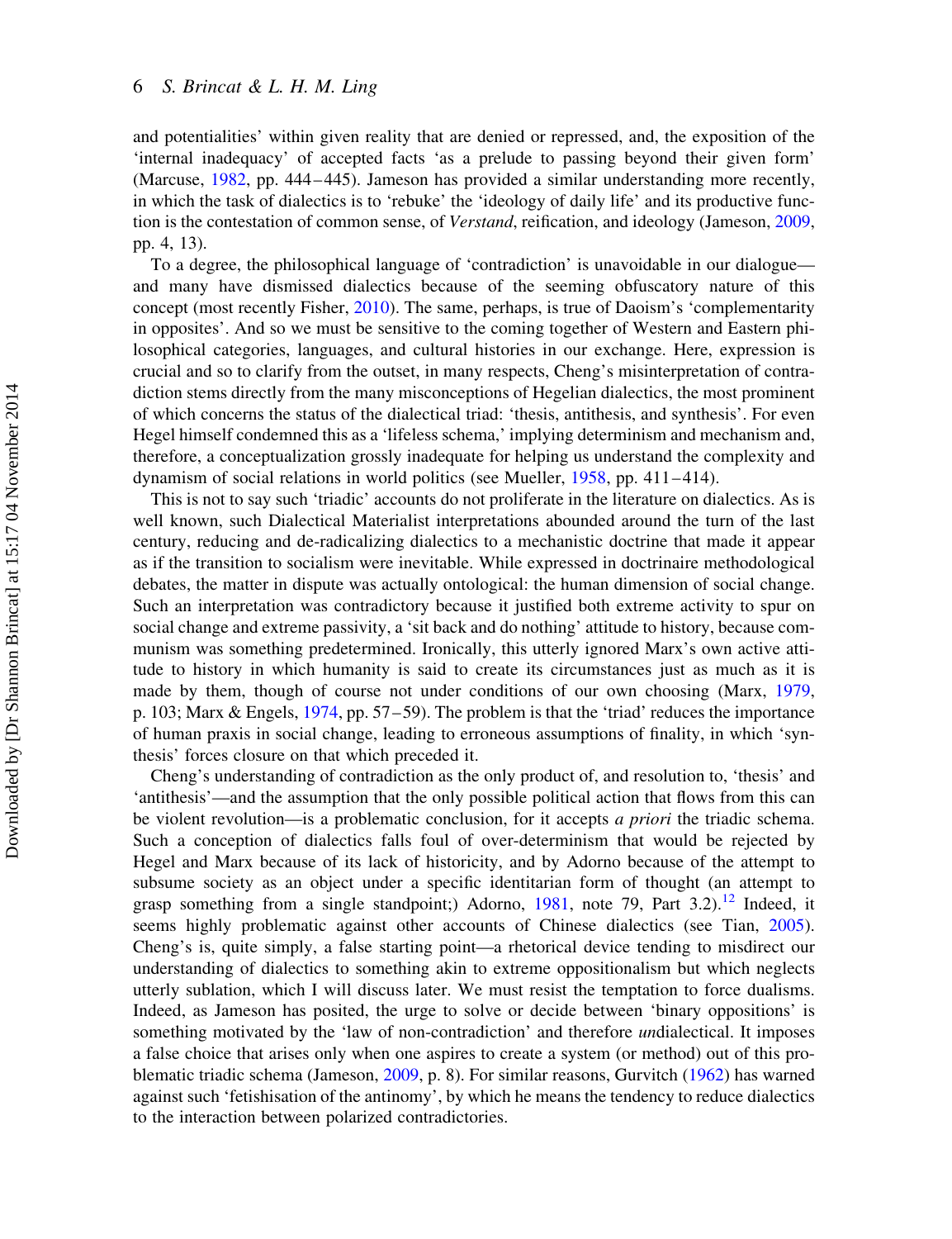The triadic schema leads to abstraction precisely because of the absence of relationalism in its account: without relations the dialectics of social life lack all content. As stated by Horkheimer, social movement is reliant on historically situated human subjects (Held, [1980,](#page-26-0) p. 178) and our pursuit of how to understand world politics should be approached in this manner. As opposed to the lifelessness of the triad, then, dialectics is better regarded in at least two ways:

First, as a mental faculty—and one increasingly in danger of being lost to the myopia of contemporary international theory—concerned with the exposition of contradictions in social life, that is, exposing both the limitations or inadequacies of existent relations and the articulation of the potentialities that reside in these contradictions.<sup>[13](#page-24-0)</sup> This involves exposing the limits of the *status quo*, the emancipatory possibilities in the present, and the social forces, resources, and conditions necessary for sublation.

Second, dialectics is suggestive of ontological principles pertaining to specific assumptions about what there is, namely, complexity, interactionism, flux through contradiction. In thought, contradictions pertain to logical incompatibilities; in social life, however, they are relations. For me, the types of questions that dialectics offer real insights into are areas of social contradictions and how we can understand these in an agential, relational, and transformative manner. The key task for a dialectics of world politics then, is placing at the forefront social relations in all their manifold complexity and messiness (Brincat, [2011](#page-25-0), p. 679).

LING: Thank you for these clarifications. Such subtleties often get lost when discoursing across dialectical traditions.

Indeed, dialectics in world politics mean highlighting social relations, as you say, 'in all their manifold complexity and messiness'. IR as conventionally understood and practiced has never been 'international' or particularly 'relational' in this sense. Consequently, it dismisses whatever gaps or 'incompatibilities' existing in international social life as evidence for hegemony rather than 'agential, relational, and transformative' action to transform hegemony. Our discussion here is one attempt to amend this lack.

Perhaps we can agree that Hegelian and Daoist dialectics share a common relational ontology/ epistemology. And recognizing social relations in politics—their interactive, complex, and fluctuating nature—is all well and good.

But where is complementarity and complicity *despite* contradiction and conflict in Hegelian dialectics? For instance, where does Hegel recognize the 'master' in the Slave and the 'slave' in the Master? Similarly, where does Marx recognize the 'capitalist' in the Proletariat and the 'proletariat' in the Capitalist? This is a significant aspect of Daoist dialectics that seems missing in Hegelian dialectics.

I see your point regarding complementarities and complicities as 'static' and 'normative.' Given your interpretation of Hegelian contradiction as a 'generative mechanism' to 'expos[e] the gap between the real and what it is becoming', with the implication that such contradictions would propel social action to realize the 'becoming', recognition of the complementarities that bind, like the same elites in charge before and after a revolution, could reproduce hegemony and often does, as history attests.

But this rendition emphasizes only the *yin* side of complementarities. You neglect the *yang* aspect. That is, complementarities and complicities could also offer sources of positive praxis and community-building, change and transformation.

Here, history is instructive. South Africa's Mandela, for example, was more of a Daoist than China's Mao. In post-apartheid South Africa, Mandela resisted the easy path: that is, to do unto whites what they had inflicted on blacks for centuries. Mandela sought, instead, to build a nation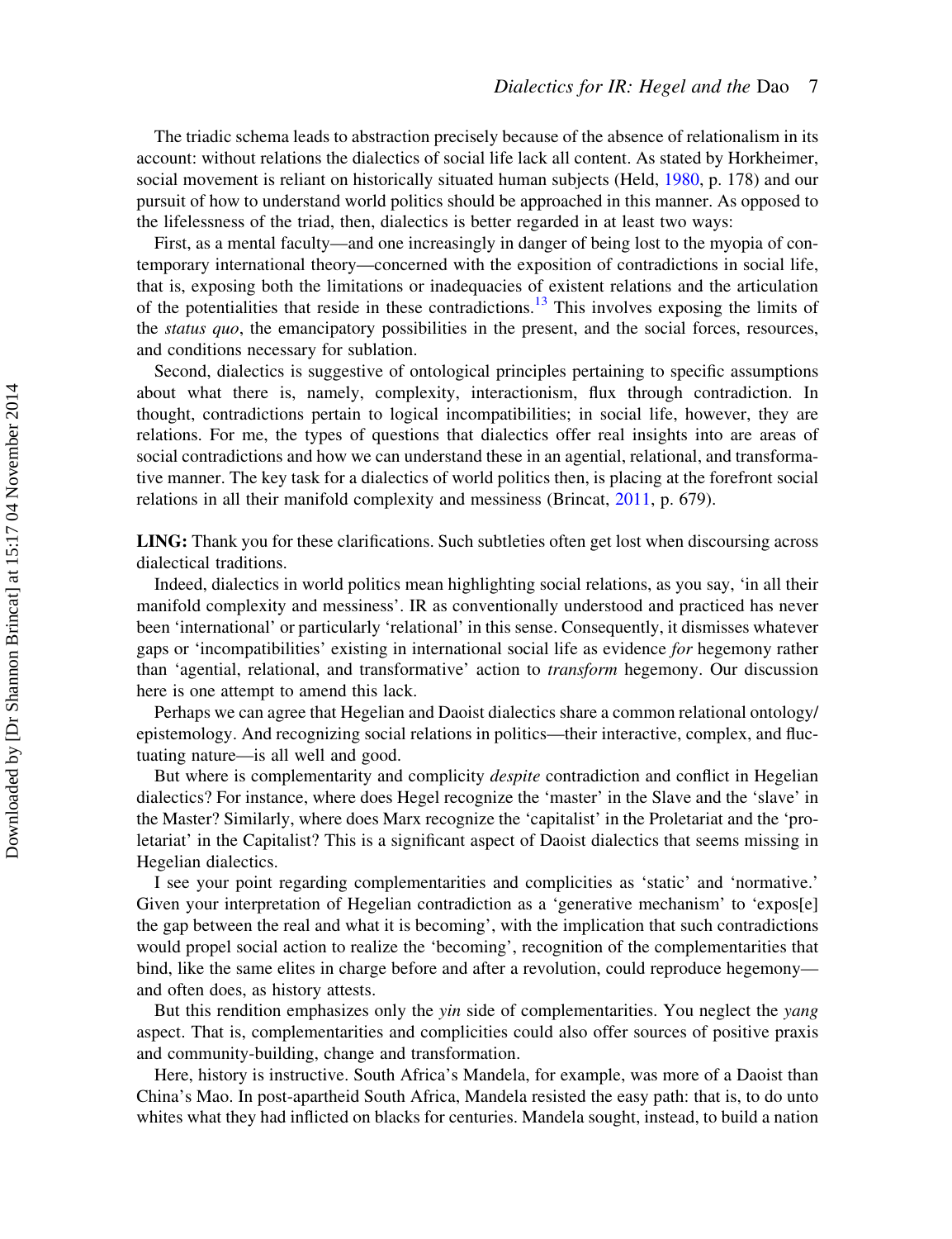from its entirety: whites, blacks, coloreds. He turned to truth and reconciliation commissions so whites would be held accountable for their abuses under apartheid and blacks and coloreds could voice their sufferings, without reproducing similar wounds, even in the name of justice. Mao was less wise. He sought to forcibly equalize China's social elites with the 'masses' through punishing campaigns like the Anti-Rightist Movement (1957–1959) and the Cultural Revolution (1966–1976). Not only did these not eradicate elitism in Chinese society (as evidenced by its unabashed return in post-Mao China), but such methods also destroyed the skills, talents, resources, and commitment that many elites offered Mao's China.

Still, truth and reconciliation commissions are not perfect. For example, they cannot access those emotional legacies that need exorcising but escape verbal tellings; without such, the com-missions could instigate a source of suffering and oppression of their own (yin-within-yang).<sup>[14](#page-24-0)</sup> Additionally, the commissions need to recognize instances of kindness and compassion despite apartheid's brutalities ( $\gamma$ ang-within- $\gamma$ in). Otherwise, how could one even envision a new South Africa? With Daoist dialectics, we understand societal healing as an intricate dance between time and process, voice and silence, lamentations and celebrations.

Recognition of complementarities thus offers local context—what you call 'historicity' or 'content'—to contradictions as a 'generative mechanism'. We gain insight into how to bridge the gap you highlight above: that is, 'the limitations or inadequacies of existent relations and the articulation of the potentialities that reside in [the] contradictions [of social life]'.

Let me cite another example. In the spirit of what you call for above—that is, greater sensitivity 'to the coming together of Western and Eastern philosophical categories, languages, and cultural-histories in our exchange'—I refer to the *Huainanzi (Master of Huainan*, 139 BCE), an exemplar of Daoist politics. A treatise on proper governance, the *Huainanzi* was presented to the newly ascendant 15-year-old Emperor Wu of the Han Dynasty to educate him on 'the entire body of knowledge required for a contemporary monarch to rule successfuly and well' (Major, Queen, Meyer, & Roth, [2010](#page-26-0), p. 1). Such comprehensiveness includes presenting knowledge in both its essential (*yang*) and ephemeral (*yin*) forms. The explanation given by the translators and editors of this volume merits quoting at length:

'Responses of the Way' [learning through the dao] depicts knowledge that elucidates the eternal, unchanging, and undifferentiated Way as profound, refined, and internal and describes knowledge of the ephemeral, changing, and differentiated Way as shallow, coarse, and external. Although the eternal Way is prized more highly, the ephemeral Way also is recognized as valuable. Each complements the other. This hierarchical reading of wisdom is used to resolve and harmonize conflicting positions on the fundamental question of epistemology represented in the various intellectual positions found in preunification China. In this way, the most extreme claims of the Zhuangzi that eschew politics altogether are tamed, and the most potentially subversive readings of the *Laozi*, supportive of a minimalist government and an undetectable ruler, are domesticated as a vision of ideal rule conducive to the intellectual unity and harmony embodied in the Huainanzi as a whole. (Major et al., [2010,](#page-26-0) p. 433)

This approach bears significant implications for IR. In recognizing that we can have *difference* (e.g. hierarchy of preferences) without alienation (e.g. Self vs Other), the world need not divide into pristine opposites: e.g. a 'superior', 'enlightened' Male Self (yang) versus an 'inferior', 'backward' Female Other (yin). Put differently, the world would not have suffered epistemic violence perpetrated through five centuries of 'civilizing' from Anglo-American-European colonialism and imperialism. (Indeed, our own discipline exemplifies this 'tradition' even in the present; see Hobson, [2012.](#page-26-0)) Such epistemic violence, in turn, has rationalized the use of unspeakably cruel physical violence against Others. One example comes from Juan Ginés de Sepú $\lvert \text{Veda} \rvert (1490 - 1572/3)$ . The 'Indian', he sneered, is as inferior to the Spaniard as are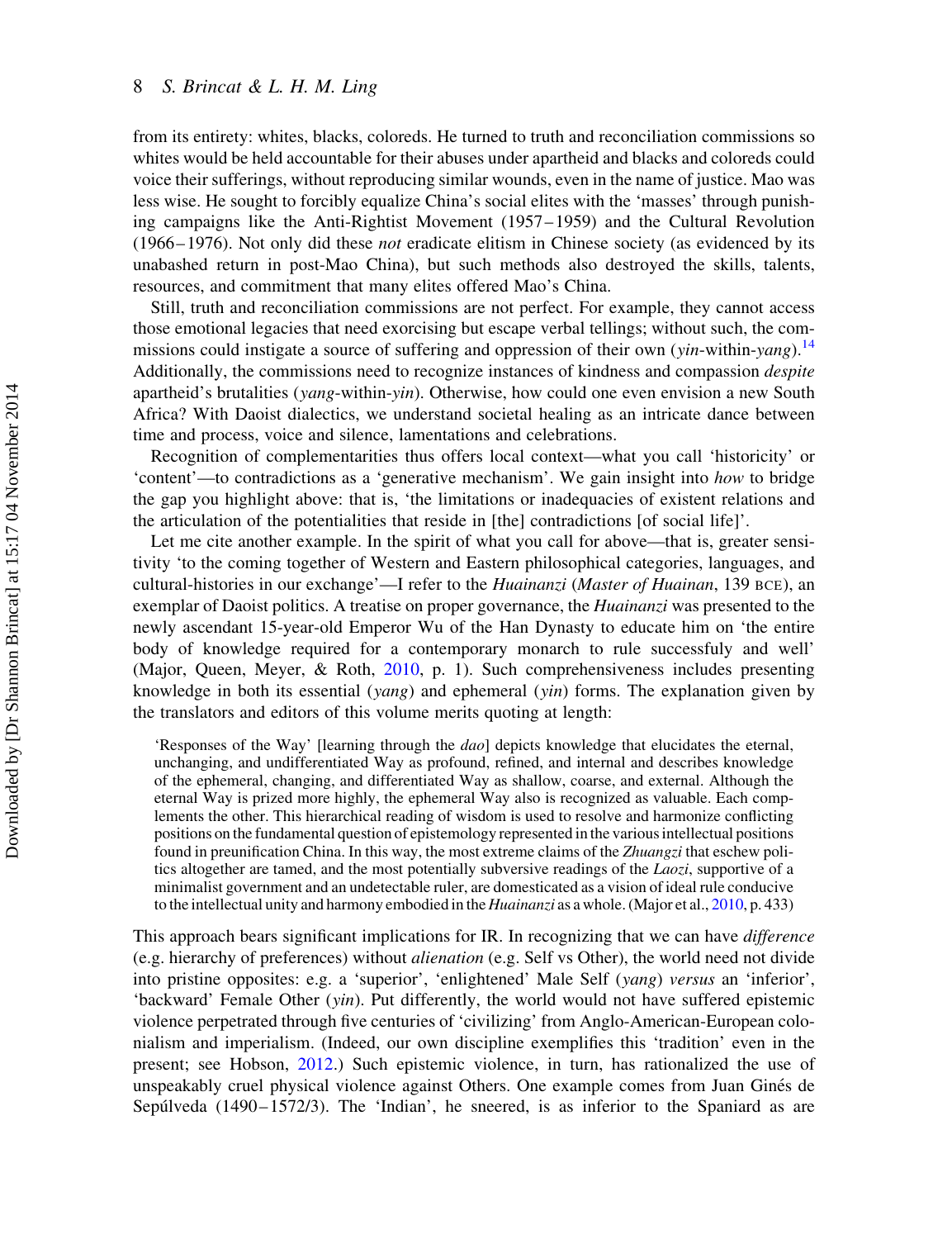other, obvious social relations like 'children to adults, women to men, cruel and inhuman persons to the extremely meek, or the exceedingly intemperate to the continent and moderate – in a word, as monkeys to men' (Sepu´lveda, quoted in Sanderlin, [1971/1992,](#page-26-0) p. xiv). The conquistador, meanwhile, almost resembles a god:

Compare these gifts of prudence, ingenuity, magnanimity, moderation, humility and religion of the Spanish with those of these little fellows in which one hardly can find human remains, and which not only lack culture but which not even use or know letters nor conserve monuments of their history but only some dark and vague memory of some facts laid down in certain paintings, they lack written laws, and have barbarian institutions and habits. (Sepúlveda, quoted in Estemann, 2009, p. 130)

With Daoist dialectics, we do not stay at this level of hateful Othering. Instead, with self-in-Other and other-in-Self, we also recognize that Sepúlveda famously debated against and sought to block Bartolomé de Las Casas. The latter pled with the Spanish Court to treat the indigenes of the New World as persons rather than slaves. The natives, Las Casas argued, bear a 'sound reason by which to govern themselves' (Las Casas, quoted in Sanderlin, [1971/1992](#page-26-0), p. 99). The Dominican attributed such natural rationality to a comprehensive range of 'causes', ranging from the astronomical to the geographical to the anatomical to the climatological to the sociological to the culinary! Here's a sample:

[T]he influence of the stars; the condition of the lands; the makeup of the parts and organs of the exterior and interior senses; the mildness of the climate; the age of the fathers when the children are born; and the excellence and wholesomeness of the food. (Las Casas, quoted in Sanderlin, [1971/1992](#page-26-0), p. 99)

The natives equaled even Europe's icons of rationality:

[T]hese people... to a greater or less degree, but with none completely destitute in this respect, have excellent, subtle and very capable minds. They are likewise prudent, and endowed by nature with the three kinds of prudence named by the Philosopher [Aristotle]: monastic, economic, and political... And in following the rules of natural reason, they have even surpassed by not a little those who were the most prudent of all, such as the Greeks and Romans. This advantage... will appear very clearly, if it please God, when the Indian races are compared with others. (Las Casas quoted in Sanderlin, [1971/](#page-26-0) [1992,](#page-26-0) p. 100)

In this way, Las Casas demonstrated the other-within-the Self and the self-within-the-Other. To him, alienation, fear, anger, and violence between Self and Other could sustain no longer. Of course, Las Casas was not a Daoist, and yet he was able to achieve this kind of intersubjectivity that led to transubjectivity. His guiding light was the Christian spirit of seeing God in all beings. But Daoism aims not to convert; rather, it offers a philosophical way to see and to learn from such transformations wherever and however these may occur.

Yin/yang dialectics, in short, help us reach difficult insights. Those who seek to 'cleanse' themselves (yang) of colonialism/imperialism (yin), for instance, end up internalizing the colonial condition (yin-within-yang) if they seek to do so only by killing the colonizer/imperialist. They cannot hope for emancipation until integrative strategies, like building bridges within oneself as well as with former colonizers (yang-within-yin), counter-balance the residual hatred.

Healing through harmonizing motivates the *dao*. I say 'harmonizing' rather than 'harmony' because the dialectics of yin and yang, as mentioned previously, never stay still or the same. They are always in motion, transforming through hybridizing. Thus the common Western critique of Daoist-Confucian 'harmony' as something fixed, homogenizing, or pre-determined is incomplete, at best (see, for example, Callahan, [2012\)](#page-25-0).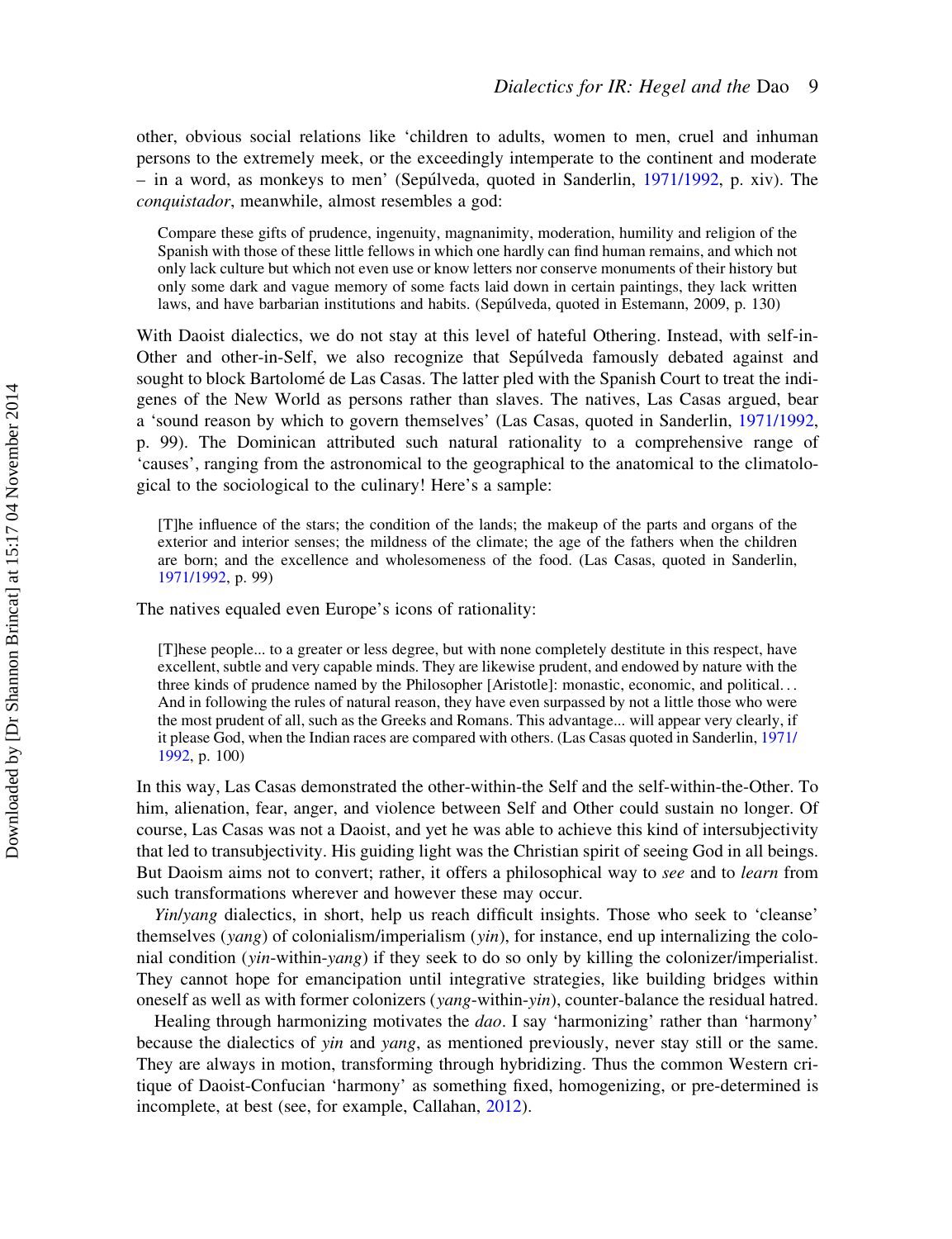#### Towards Sublation: Some Hegelian Themes

BRINCAT: These issues seem to go directly to the question of aufhebung (sublation)—a particular concept that is not adequately described in most dialectical accounts, but which bears directly on the relation between complementarity, complicity, contradiction, and harmonization that you raise. I will return to this subsequently.

#### Recognition and the Master/Slave Dialectic

But first, to the question of recognition in Hegel's account of the Master/Slave dialectic. You are right to point out the vast limitations of Hegel's analysis, for this struggle was rendered most undialectically in his later writings—the problem being that it shifts from a dynamic, relational process of struggle in patterns of recognition within ethical life (in Hegel's Jena Period) to something that is a mere stage in consciousness/Spirit, as pronounced in the Phenomenology (see Honneth, [1995\)](#page-26-0). Those who have since followed Kojève's interpretation have viewed the Master/Slave dialectic as a 'fight to the death for pure prestige' ([1969,](#page-26-0) p. 7)—a subjective battle of wills—in which the phenomenological notion of the self is ascendant. Yet this merely takes Hegel's reduction of Spirit and hypostatizes it in a humanist–existential philosophy of the subject, that is no less one-sided merely because it is existential. Honneth [\(1995](#page-26-0), p. 48), however, has offered a powerful critique—an intersubjective corrective—of the limitations in Hegel's (and Kojève's) account by suggesting it is not the death of the subject that is of importance in the struggle between Master and Slave, but the 'finitude' of their 'interaction partner', through which each becomes 'conscious of the existential common ground on the basis of which they learn to view each other reciprocally as vulnerable and threatened beings'. For Honneth, a political example of the outcome of this struggle can be seen in the 'social contract' as a practical accomplishment of subjects conscious of the 'prior relationship of recognition' and who elevate it to 'an intersubjectively shared legal relation' (Honneth, [1995](#page-26-0), pp. 6, 43). Some have suggested the Haitian Revolution was the backdrop to Hegel's account and that this successful slave revolt was the moment the dialectical logic of recognition became visible in history (Buck-Morss, [2009,](#page-25-0) pp. 59–60).

But, as against these intersubjective potentialities, the philosophy of consciousness takes the 'upper hand' in Hegel's later thought. As Honneth [\(1995](#page-26-0), p. 62) makes clear, the intersubjectivist insights of the Master/Slave dialectic are lost by their reduction to a self-relation of Spirit that solely functions for the formation of self-consciousness. With this loss, ethical life and the state (and, for that matter, world politics) are no longer perceived as spheres 'in which members of society could know themselves to be reconciled with each other precisely to the degree to which their uniqueness would be reciprocally recognised' (Honneth, [1995](#page-26-0), p. 58). So, the relation of 'complementarity and complicity' that you raise—or mutuality, if I could use an alternative term—was something actively subordinated by Hegel in his objective idealist system.

Nevertheless, the failings here reside with Hegel's politics rather than dialectics. The point, I believe, that one should take from the Master/Slave dialectic—against Hegel's own reading—is the political implications of the dynamism of intersubjectivity that suggests the need to sublate deformed, antagonistic, or otherwise pathological social relations towards the ideal of *mutual* recognition. Only mutual recognition can secure the intersubjective conditions necessary for the formation of genuine subjectivity through which individual self-actualization—of the self and the other—becomes possible. To some degree, I see this as a reflection of the notion of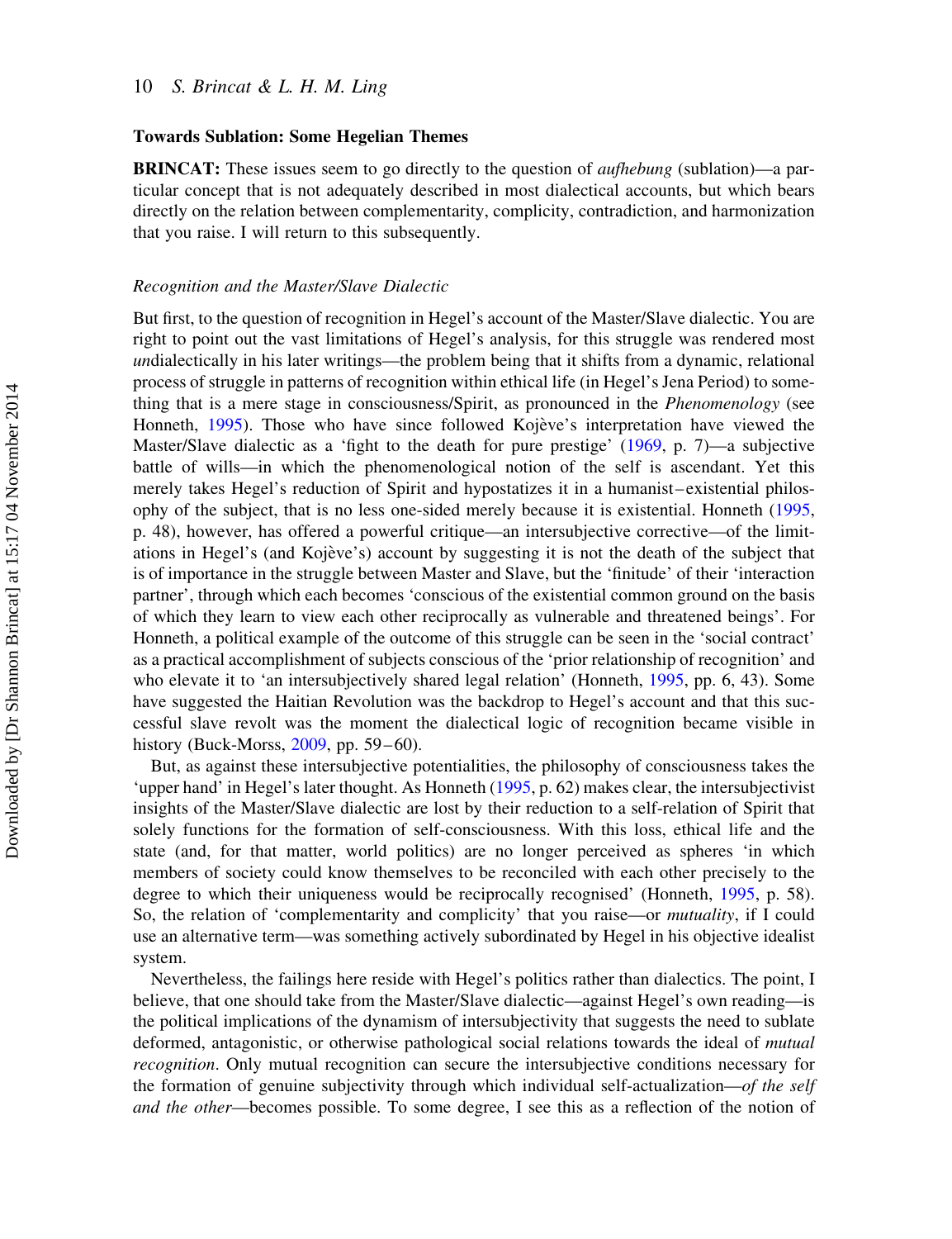the 'organic whole' in the *dao* in which, as you write, opposites exist 'within, and through, their other'.

You also ask for an account of 'complementarity and complicity *despite* contradiction' in Marx through the recognition of the 'capitalist' in the 'proletariat', and vice versa. As Jameson writes of the Master/Slave dialectic, the Slave is not the opposite of the Master: they are equally integral to the system of slavery. Only with their individuation are they seen as two aspects of one system of domination. Through the same logic we should grasp Marx's relational account in which the bourgeoisie and the proletariat are the contradictory aspects, relations, of a single totality. The political impasse of their particular opposition is properly grasped as the 'superposition' of two binary systems, the logical opposition between two equivalent terms (bourgeois and proletarian) and what Jameson refers to as the asymmetrical opposition that takes place in the ideological realm, or what he calls 'center and margin' ([2009,](#page-26-0) pp.  $20-21$ ). It is the reintroduction of their individuation that exposes their asymmetrical opposition. Yet, as Jameson makes clear, what should be rejected is the notion of a synthesis of this opposition and its replacement with the notion of the 'attempt to destroy the opposition by neu-tralising their tension' (Jameson, [2009,](#page-26-0) pp. 33–34, emphasis added).

The contradiction that Marx identifies as the historical impetus toward socialism is that immanent to capitalism's development is a tendency for it to become a fetter—an imposed limitation—on the possibilities for both human sociality and productive capacities. What sublates this tension is not violent revolution but the turn to what Marx called, at different times, a 'vast association' or 'real community'. Unfortunately this term has been narrowed to a notion of economic community of 'producers' when in fact it originally signaled a far more expansive, emancipatory notion—the 'genuine resolution' of the tension between bourgeois and proletarian through a *new* form of community.<sup>[15](#page-24-0)</sup>

Marx's critique was therefore not a distributive philosophy of justice but an intersubjective social theory: the realm of freedom does not exist somewhere 'beyond necessity' but exists only in genuine association. The former conception—which, unfortunately, is still very much assumed in (mis)readings of Marx—involves a reduction of freedom to abstract economic categories alone, reifying the first order of appearance of capitalist society and making the second movement merely a reflection of the first: in this case, seeing capitalism as a contradictory model of distribution that can be overcome by socialist distribution. To remain at this level, however, would be to accept the categories of thought proper to capitalistic production, remaining bound to reification in which relations between people take the form of relations between 'things' because, as Dunayevskaya ([1965,](#page-25-0) p. 67) observed, 'in our alienated society that is all 'they really are'. Any resolution derived from this premise could only be partial and one-sided, whereas the entire point of Marx's diagnosis was the extirpation of this very tension in and through new relations. Freedom was to be far more than just the abolition of private property, something that was only the first transcendence. What is crucial is the second transcendence perhaps best expressed by Marx where he described it as an 'association' in which the freedom of the individual is the basis of the freedom of all, where, in a 'real community the individuals obtain their freedom in and through their association' (my emphasis added, Marx, 1974, Part  $1(D)$ ).

# Relations of Contrariety v. Logical Contradictions

On to the second question related to dialectical contradictions and how they should be approached. You suggest knowledge or wisdom as combining the essential  $(vang)$  and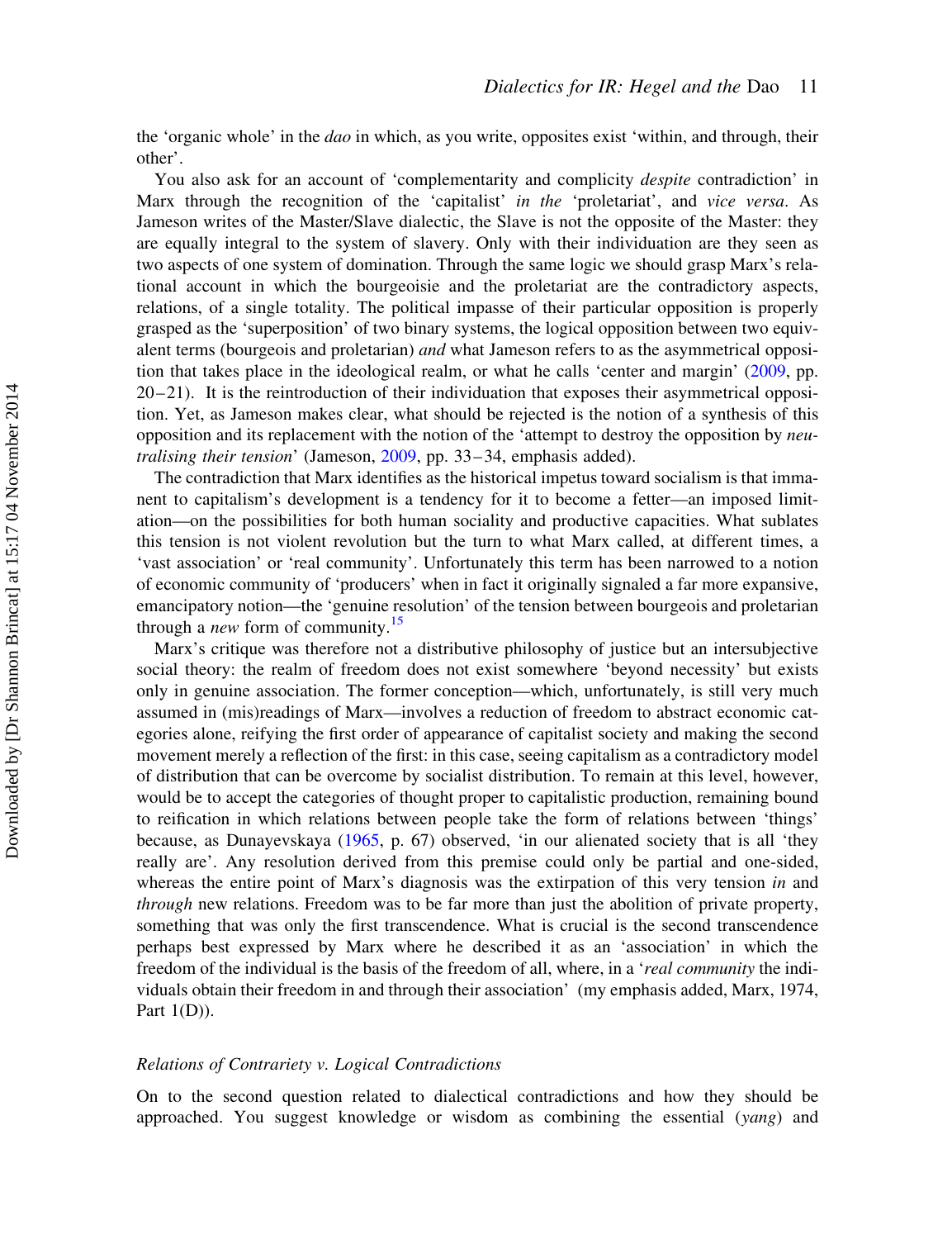ephemeral  $(vin)$ —for either would be incomplete without the other, their combination noncontradictory and harmonious. One can readily agree with this. However, contradictions in real social relations (or what are elsewhere referred to as 'relations of real contariety'; Brincat, [2009](#page-25-0), p. 463) are distinguishable from the contradictions in thought or logic that you raise. The difference is acute, for dialectical approaches alter according to the subject area and their content, whether we are concerned with a dialectics of nature, logic, or social relations (to name a few areas of discrete delineation in which Hegelian dialectical methods have been applied).

In logic, sublation reflects a necessary movement in consciousness to overcome conceptual limitations or deficiencies. Thought cannot stay still because the contradiction compels conceptual development toward its resolution—that is, the unstable categorical opposition compels a specific solution. Here, dialectics is a conceptual device in which contradiction forms the incontrovertible proof that there is something wrong with the thought, concept, or theory. But this approach cannot be applied to social contradictions as some universal method. Conflict arises between opposed social forces and dialectics becomes a critical tool pushing against 'the real': it exposes the essential limitations and potentials thwarted in our current understandings (factum, Verstand, and ideology) of the social world. And it is precisely this category error that I see arising here, because the *dao* seems to present how we should approach wisdom (in thought) as consonant with how we should approach social life. That is, the Daoist approach to wisdom is connected to a 'vision of ideal rule' in the Huainanzi, and while this may counsel wise governance for a dynastic emperor—a benign one, at least—to rule based on unity, harmony, and minimalist government, this only *appears* a logical solution. But it is an abstraction, for it leaves out the the real social relations that would necessarily underpin such a society or form of rulership and the transformation toward it. Even under the most absolute of regimes, politics is not solely governed by determinations of a single ruler, even if these are balanced with temperance and wisdom. Rather, it is an intersubjective process, one of struggle, contestation. In this sense, while our conception of dialectics may share a common relational ontology/epistemology, the Daoist approach seems to want to understand real social relations through principles and abstractions that lead to 'good' rule. In many ways, this account falls into the same idealist trap experienced by Hegel, whose notion of reason as a closed ontological system was made identical with the rational system of history (Marcuse, [1960,](#page-26-0) pp. 313–314). This presented a fundamental problem because it reified reason (or wisdom) with historical process, thus downplaying both human agency and structural conditions in social life and social transformation. The distinction is crucial: in logic, contradiction is a sign of error that necessitates reformulation and correction; in relations of 'real' contrariety between persons, contradictions (or social antagonisms) are essentially unsuccessfully mediated problems of intersubjectivity that may, or may not, be sublated (Brincat, [2011,](#page-25-0) pp. 677–678).

# Dialectics and Difference

This is not just some scholastic point but bears directly on the third question relating to dialectics and difference: the charge of a dialectical notion of 'pristine opposites' as leading into, or being a catalyst for, 'centuries of epistemic violence' and 'hateful othering'. This was hinted at also in Cheng's account regarding violent revolution as the only possible political action emanating from Hegelian dialectics. These portrayals of extremism and domination echo, in many respects, Deleuze's condemnation of dialectics as 'crucifying' difference, and similar castigations of dialectics are quite widespread in the literature (Deleuze, [1994,](#page-25-0) p. 136). Yet as I have stated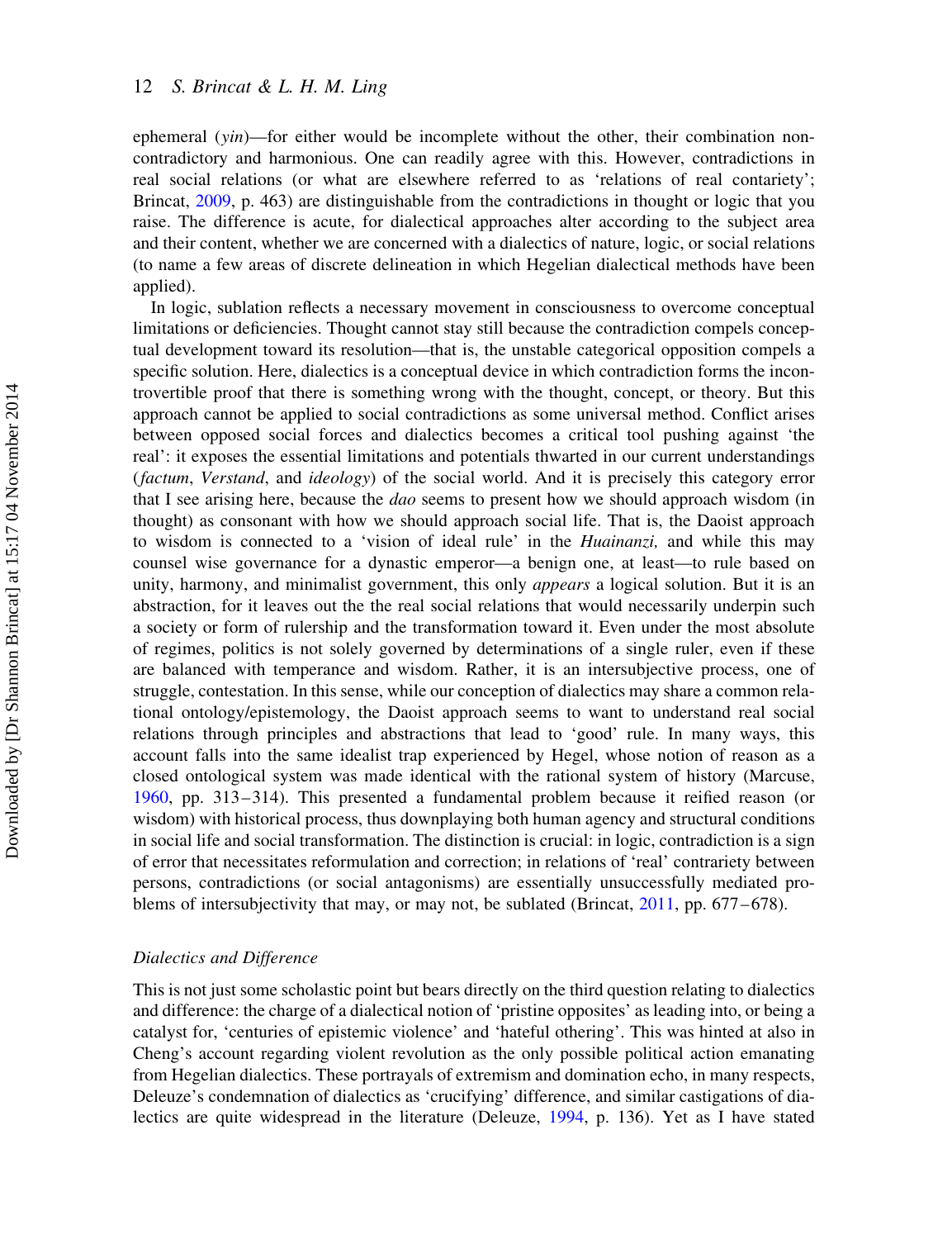elsewhere, following both Maker and Williams, this account is largely erroneous, an attack properly against the mechanistic premises of 'Diamat' rather than more sophisticated dialectical accounts (Brincat, [2009\)](#page-25-0). For contrary to such interpretations, Hegel does not treat otherness as the negation of identity that would, if true, eliminate difference. Rather, identity and difference are mutually implicated—they are equally originary and 'equiprimordial'—so that any analysis privileging either would lead to falsity.<sup>[16](#page-24-0)</sup> Hegel's use of the 'double transition' (der gedöppelete Übergang) in Being and Nothingness plays this out. Being cannot be conceived without 'the radical other of being', nothingness; conversely, nothingness cannot be conceived without 'the radical other of nothingness', being. Being and Nothingness are mutually related and remain absolutely distinct. As Hegel says, 'Pure being and pure nothing are, therefore, the same...[and] they are absolutely distinct...' (Hegel, [1999](#page-25-0), pp. 82–83). This is sometimes referred to as the 'unity of opposites', but it must be pointed out that 'unity' here is an imperfect term – something even Hegel acknowledged as 'unfortunate'—for it connotes sameness (Hegel, [1999,](#page-25-0) pp. 91, 131). A far more apt description is Palm's notion of the 'inseparability of oppo-sites', like two sides of the same coin.<sup>[17](#page-24-0)</sup> Hegel rejected, for similar reasons, the term 'synthesis' to describe this process, which he deliberately 'dropped' in his discussion of Being and Nothingness precisely because it suggested the 'external bringing together of mutually externally things already there' (Palm, [2009,](#page-26-0) p. 53). So, we must resist the temptation that runs throughout modern philosophy of seeking to reduce everything to abstract identity, of raising up identity as the 'chief principle of knowledge'. For, as Hegel suggests, the danger is that abstract identity leads to the exclusion of difference: it raises up a 'bare form' of identity in which is absent the being and its characteristics transfigured. Despite many assertions to the contrary, Hegel offers a far richer account of a politics of diversity than he is given credit for, as he writes that '... difference must be understood to mean not an external and in different diversity merely, but difference essential' (Hegel, [1999](#page-25-0), pp. 170, 166–167). Without diversity, contradiction and content are lost. That is, ' ... if in the end Reason be reduced to mere identity without diversity... it will in the end also win a happy release from contradiction at the slight sacrifice of all its facets and contents' (Hegel, [1999](#page-25-0), § 48).

The 'double transition', here, takes on acute significance. While others may refer to it as 'double negation', this has the tendency to be connoted with the abrogation of things, whereas it is a transition that preserves and overcomes. As Hegel ([1999,](#page-25-0) p. 126) expresses it, the movement is one in which the former is 'preserved in the later... subordinated and submerged'. Later, Hegel is even more explicit about its importance when he insists that it is only by means of this 'double movement' that 'difference first gets its due'. This is because only when both sides are distinguished and observed in their own part, that they are seen as a unity in the totality: by merging their one-sidedness, the unity is prevented from being onesided (1999, p. 295). If sublation (*Aufheban*) is seen in these terms, then perhaps its affinities to Daoist notions of complementarity within contradiction may be more readily recognizable.

Yet this conceptual understanding requires qualification. Concepts, including ideal conceptions of social life—justice, emancipation, liberty, and even 'good rulership' in the Huainanzi—are dependent on their actualization in reality that is external to the concept. In this sense, concepts are always radically incomplete, gesturing to something beyond themselves and their current manifestation. In this way, dialectics cannot be reduced to a philosophical system or static method because concepts cannot be completed philosophically but only by human praxis (Jameson, [2009](#page-26-0), pp.  $10-11$ ). This is ultimately what is at stake regarding the distinction between a dialectics of logic and a dialectics of social relations.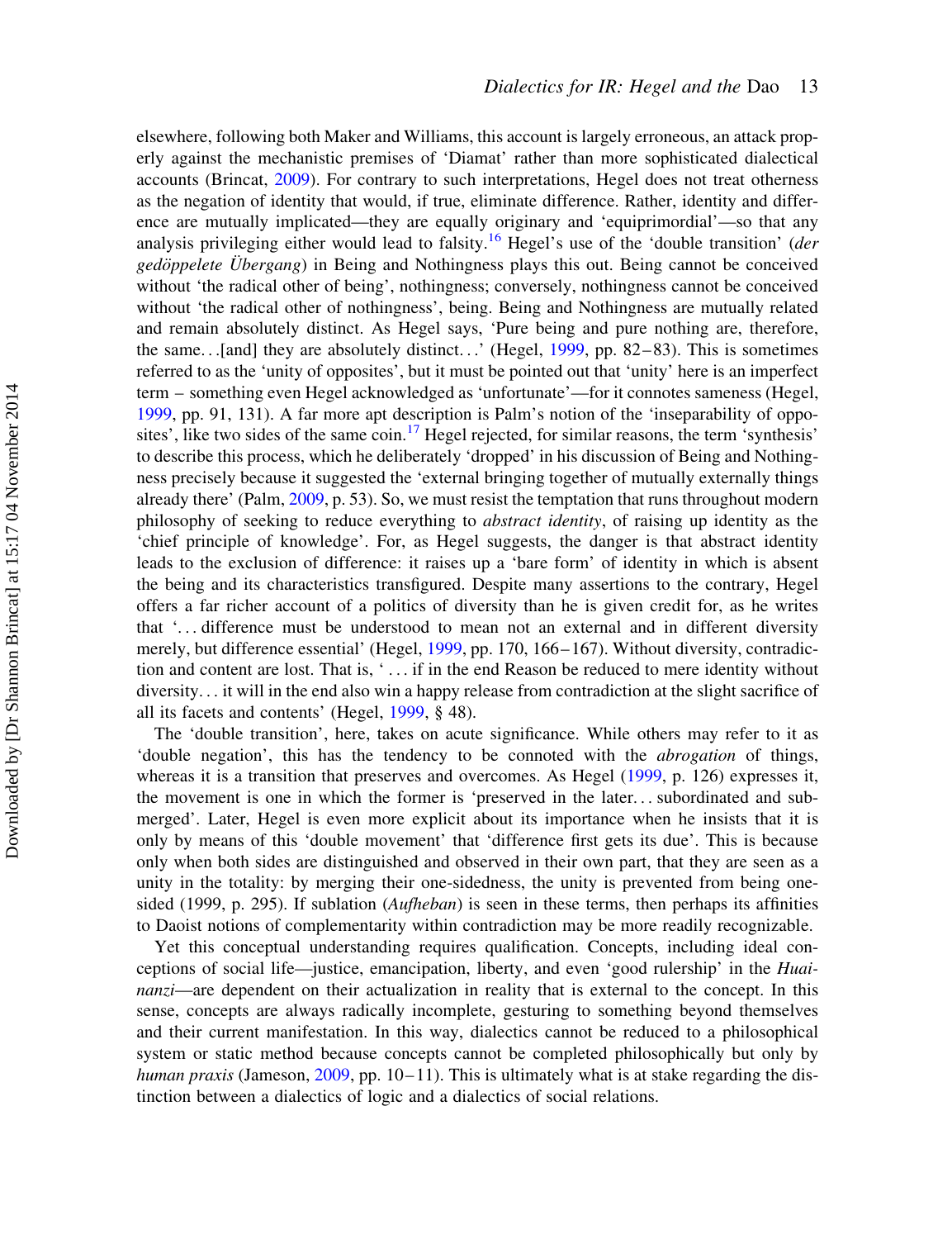#### Sublation

Now we come to the key point of this section—the meaning of sublation, through a particular instance of this concept: the dialectical moment of *Aufhebung* that transcends the either/or of 'understanding' in our rational judgment of Being and Nothingness. This suspends understanding by showing how each concept is related. Yet, neither is subsumed into the other in this movement. Rather, by relating each to its other, the concepts become qualified by their relation (Williams, [2007,](#page-26-0) p. 43). Here, Hegel contrasts his position with that of Parmenides, the Buddha, and Heraclitus, who each prioritize, respectively, being, nothingness, and becoming (Palm, [2009,](#page-26-0) p. 48). This difference can be seen most clearly in the Daodejing, in which wu (non-being) is seen as the opposite of you (being) and produces it. Here, wu and you form a polarity of oppositions, in distinction to the Hegelian notion where they are interpenetrated (or for Palm 'inseparable') and lead to sublation (Chen, [1969,](#page-25-0) pp. 391–405). Yet, from a dialectical point of view, there can be no relative priority accorded to either temporally; hence, any sequential ordering of 'nothing – becoming – being' (or any such variant) is false. In 'becoming', rather, both Being and Nothingness lose their 'pure indeterminacy'—they are determined as moments of becoming and, at the same time, are preserved as distinct moments or, as Hegel expressed it, 'as vanishing, sublated moments' (Hegel, [1999](#page-25-0), p. 105).

However, as Palm's thesis demonstrates, throughout the *Logic* there is variation in how sublation functions relative to different contents. Dialectics is not some formal method or what he calls a 'logic machine', that can be applied as if by 'rote.' It is the content—or subject, in our case—that matters. So it is important to not confuse dialectical sublation with negation or synthesis. As Palm writes:

When Hegel's concept of sublation is confused with simple negation, its negative sense is overemphasized and its affirmative sense is neglected. On the other hand, when sublation is confused with synthesis, its positive sense is overemphasized and its negative sense is neglected. (Palm, [2009,](#page-26-0) p. 18)

In these ways, I have concerns about how the *dao* appears to:  $(1)$  equate social relations to thought; (2) reduce politics to rulership; and (3) champion difference to an absolute. But perhaps these would be better related as some key questions: what is the meaning of complementarity and complicity in the dao? What is the politics of the Huainanzi and, more specifically, how does it account for the social relations necessary to lead to its 'vision of ideal rule'? On this point, for it seems to presage a specific normative worldview, who comes up with this vision, the ruler or the ruled? Finally, how does 'difference without alienation' result from Daoist relations and how does this differ from the account of the 'double transition' I have recounted above?

## A Cup of Tea? Discoursing across Traditions

LING: What fun this is! If we were doing this in person, I'd offer you a cup of steaming tea for refreshment. Alas, we must discourse across oceans on the Internet. Never mind, I am raising a virtual cup to you.

You ask most pressing questions. These seem to center on three main issues: complementarity within contradiction, politics and rulership, and a comparison of Daoist 'difference without alienation' with Hegel's 'double transition'. I will address each forthwith but, before proceeding, let me clarify a significant point.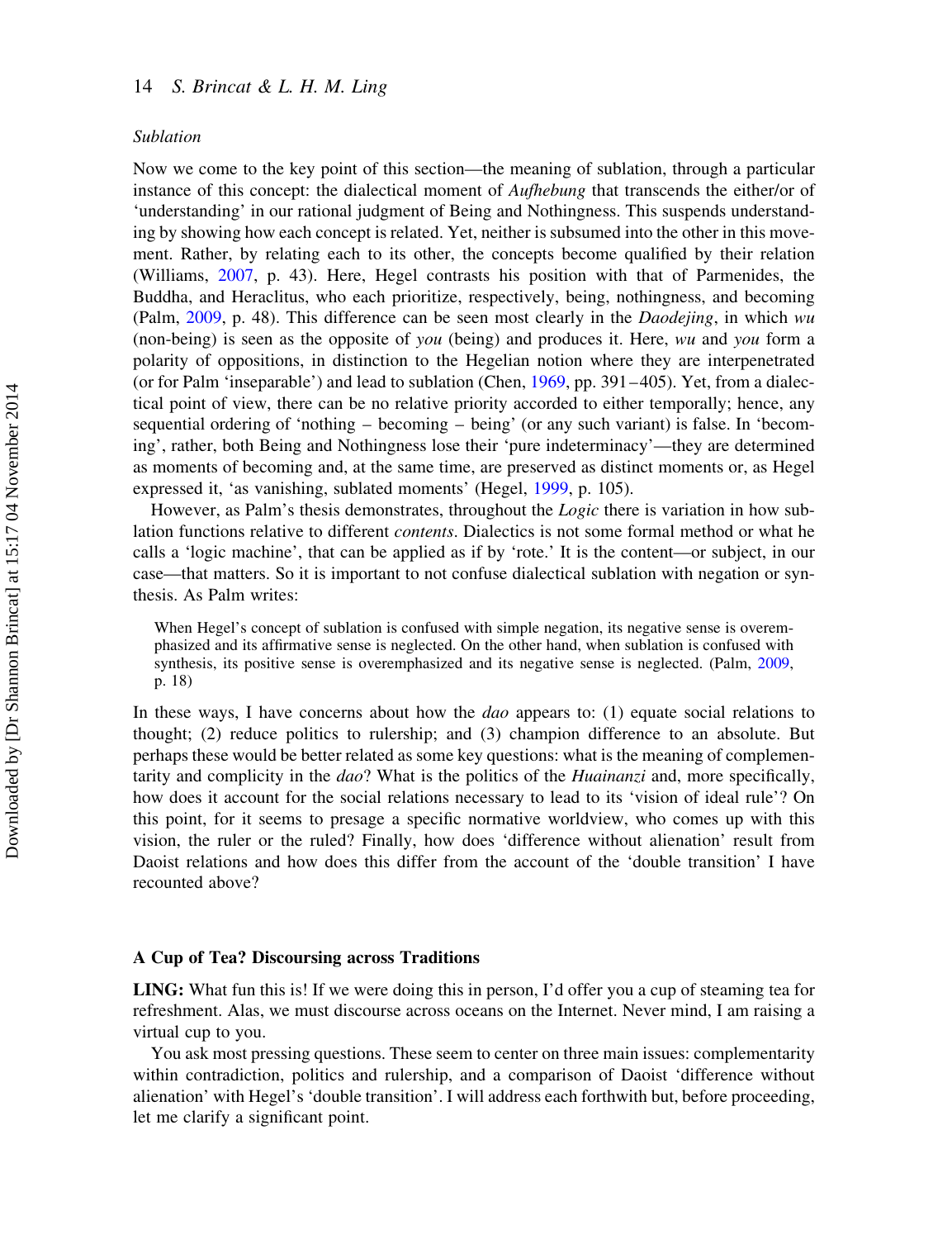In Daoist thought, any 'equating' between X and Y, if at all, lasts only momentarily; the same pertains to 'absolutes' and 'difference'. For instance, it is not possible for Daoist wu and you which you term 'non-being' and 'being', but which are more accurately translated as 'emptiness' and 'presence'—to 'form a polarity of oppositions, in distinction to the Hegelian notion where they are interpenetrated ... and lead to sublation'. Any Daoist opposition is always transitory and in motion precisely because they are not just mutually constructed but also mutually embedded. In other words, wu and you exemplify the notion of 'interpenetration'.

Perhaps the linguistic differences between English and Chinese warrant some elaboration. I refer to Ames and Rosemont ([1998,](#page-25-0) pp. 20–21), who translated The Analects philosophically, not just linguistically:

[T]here are presuppositions underlying all discourse about the world, about beliefs, and about attitudes, which are sedimented into the specific grammars of the languages in which these discourses take place ... English (and other Indo-European languages) is basically substantive and essentialistic, whereas classical Chinese should be seen more as an eventful language. If this be so, then experiencing a world of *events*, seen as persistently episodic, will perhaps be different from experiencing a world of *things*, seen interactively.

They cite the following example. A tree in English stresses the 'sameness, substance, or essence' of it regardless of its changes over the seasons. Use of articles like 'a' and 'the'—as in 'the tree'—expresses this sense of the 'one and only', 'and when we refer to 'it', it must be the same tree, no matter what the season' (Ames & Rosemont, [1998](#page-25-0), p. 21). In Daoist terms, one could say such essence signifies you or the presence of a thing, whereas in classical Chinese, one's reference to a tree reflects one's encounters with it: e.g. flowering in spring, flourishing in summer, shedding in fall, and bare in winter. Indeed, 'classical Chinese has no definite articles (or any articles at all)' (Ames & Rosemont, [1998](#page-25-0), p. 21). 'The tree appears differently', they add, 'and why can't the appearances be "real"?'. Here, we have both  $wu$ —emptiness in terms of shedding leaves and bare trees—and you in terms of the presence of flowers and leaves when in season. Yet both wu and you pertain to the same tree, only at different times and under different conditions.

This is not just a linguistic formalism. We see Daoist interpenetration reflected in political strategies. For example, Sunzi (c. 5th century BCE) emphasizes in The Art of War that victory and defeat are never absolute. The superior general knows that defeat always lurks within victory, and victory within defeat. Nothing can be assumed. This does not mean a constant vigilance. Rather, yin/yang theory urges a comprehensiveness to policy-formation that is relational and dynamically so.

Another example comes from Zhuge Liang (181–234 CE), Chancellor of Shu-Han during the Three Kingdoms era. In his treatment of the 'barbaric' peoples defeated by the Shu-Han military, Zhuge Liang decides against leaving an occupational army for the following reasons:

It would not be easy  $(y_i)$  for three reasons. Stationing outsiders would require a military occupation [*yang*-occupation], but there is no way the troops could sustain/feed themselves [no *yin* counterpart], that's one difficulty. The barbaric peoples have suffered much [yin-emptiness], losing fathers and brothers (on the battlefield). If I were to station outsiders here without troops [another yin-emptiness], it would be a disaster in the making. That's a second difficulty. The barbaric peoples have murdered and killed [yang-aggressiveness], naturally they harbor suspicions (that would lead to other aggressive acts), especially of outsiders [more yang-aggressiveness]; that's a third difficulty. (Due to such imbalances between yin and yang), I don't leave anyone behind [yin-withdrawal] and I don't transport away any supplies (that is, he leaves behind supplies and sustenance) [yang-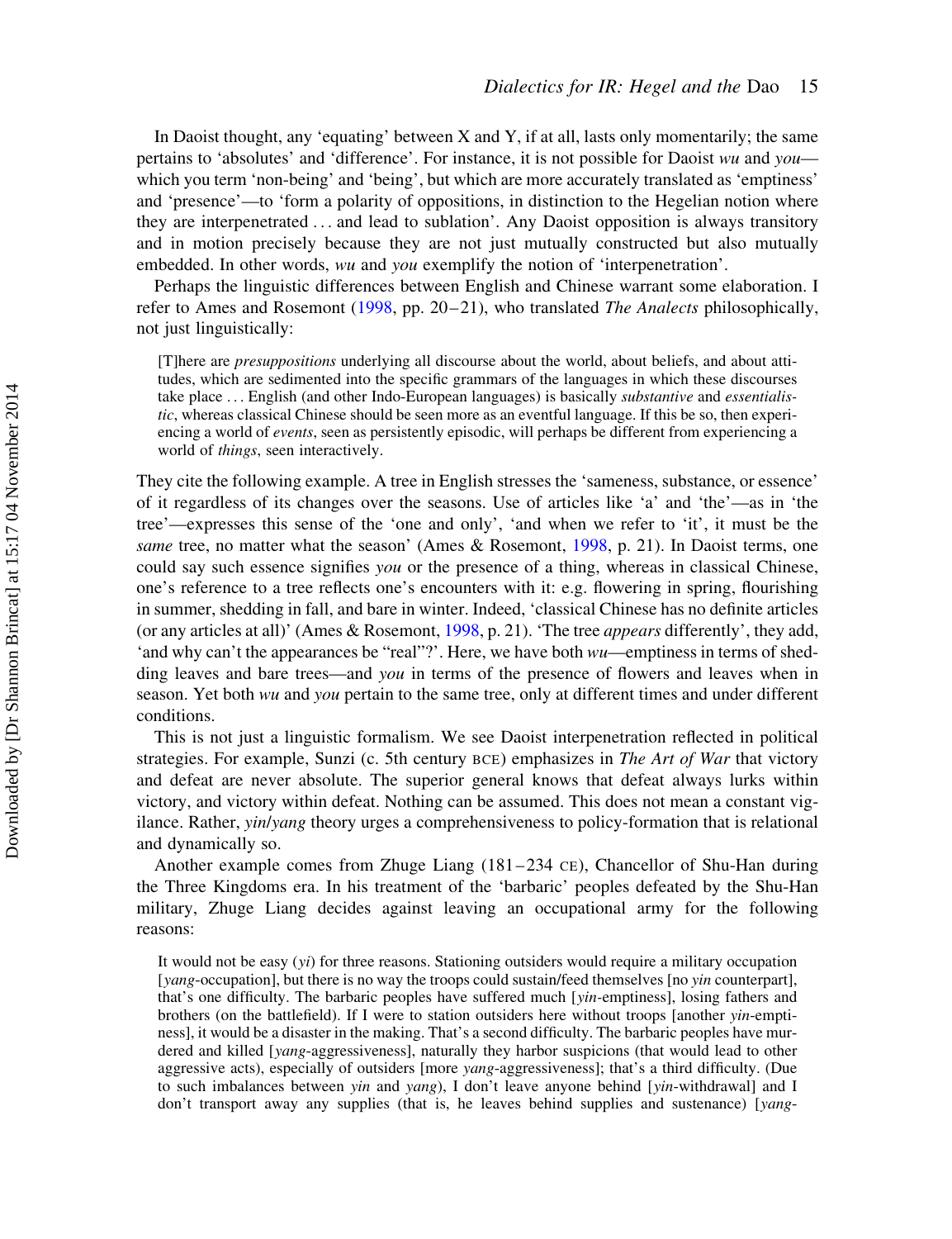advance], thereby allowing us to remain in mutual peace (balance) and without incident (wushi). (Zhuge Liang, quoted in Ling, [2014,](#page-26-0) pp. 94–95)

Put differently, Daoist dialectics does not and cannot separate what you call contradictions in logic and 'real contrariety' in social relations. One invariably reflects and shapes the other. One does not have more 'realness' over the other even as one domain (i.e. logic) may be more abstract than the other (i.e. social praxis or social relations). This principle stems from the dao's acceptance of the ontological parity between yin (e.g.  $wu$ ) and yang (e.g. you).

Another way to understand Daoist dialectics is through water as a metaphor.

## The Dao of Water

'The highest efficacy', the Daodejing quotes Laozi saying, 'is like water':

It is because water benefits everything [wanwu] Yet views to dwell in places loathed by the crowd That it comes nearest to proper way-making. (Laozi, quoted in Ames & Hall, [2003](#page-25-0), p. 87)

And again:

The meekest in the world

Penetrates the strongest in the world,

As nothingness enters into that-which-has-no-opening,

Hence, I am aware of the value of non-action [wuwei]

And of the value of teaching with no-words [wuming].

As for the value of non-action [non-coercion],

Nothing in the world can match it.

(Laozi, quoted in Thompson, [1998,](#page-26-0) p. 17)

Not only does water inhere with its own transformative possibilities (e.g. hot/cold, soft/hard, tranquil/roiling). But it also contains multiple layers of meaning, significance, and judgment that flow ceaselessly, one into the other, one affecting the other (cold-within-hot and hotwithin-cold, and so on). No one condition stays as intrinsically good (e.g. tranquil) or bad (e.g. roiling), desired (e.g. cleansing) or repulsed (e.g. muddy), useful (e.g. hydro-power) or not (e.g. flooding). It depends, in short.

Another example of the dao's water-like relationality comes from Chinese medicine. Ames and Rosemont [\(1998](#page-25-0), p. 25) note:

The Chinese materia medica describes the chest as yin (receptive, soft, submissive) with respect to the back, which is yang (creative, hard, aggressive). But in relation to the abdomen, the chest is yang. But these relations, too, can be changed, depending on anatomical conditions (a broken leg, a pinched nerve, and so on). That is to say, nothing is altogether yin or yang in and of itself, but only in relation to one or more other 'things,' temporally contextualized.

The *dao* imparts a simple message. Social relations may be structured in particular ways but our understanding and treatment of them can produce very different outcomes even when bound to the same structures. Here, the concept of non-coercive action relates intimately to the concept of 'no-mind' (wuxin). The eleventh-century Song poet-statesman, Su Shi, evokes the Buddhist image of a 'thousand arms and eyes'<sup>[18](#page-24-0)</sup> attached to the same body to make this point (Su,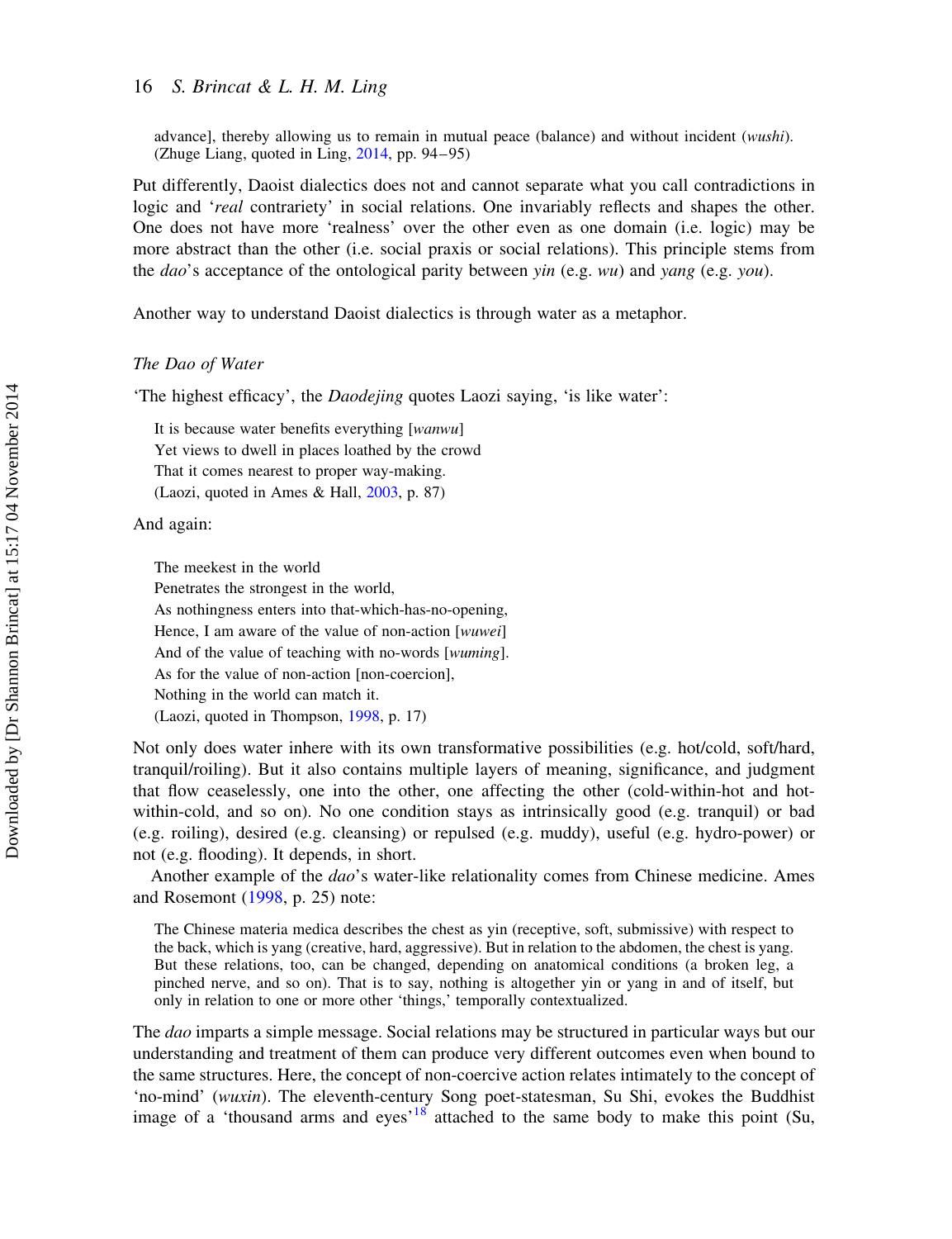quoted in Egan, [1994,](#page-25-0) p. 151). Each arm or eye could find its 'proper place' and live in contentment, he wrote, if we are freed of false fears and desires (i.e. 'no-mind'). One could transpose this image to all the peoples and societies in the world attached to one body, the Earth.

Put differently, one could be concerned about Daoist politics, but not overly so. What may seem like Daoists 'equating' social relations to thought, 'reducing' politics to rulership, and championing difference to an 'absolute' cannot remain the case, even if the charge is true, given the fluidity and porousness that *yin/yang* theory applies to everything and everyone. Daoist contradiction and conflict exist in relation to complementarity and complicity, and vice versa; similarly with politics and rulership, difference and absolutes.

# Complementarity and Contradiction, Complicity and Conflict

An excerpt from the eighteenth-century novel *Dream of the Red Chamber (Hong Lou Meng* or HLM) illustrates complementarity within contradiction and vice versa. For instance, the story's hero, Baoyu, has a cousin, also named Baoyu. The last names of the two boys pun for their char-acters: Zhen ('real') for the cousin; Jia ('fake'), for our hero.<sup>[19](#page-24-0)</sup> Juxtaposed thus, they seem to oppose each other—although Zhen Baoyu started out as an eccentric like Jia Baoyu, but later reformed to take on orthodox ways. Zhen ('real') Baoyu becomes a paragon of virtue who studies hard for the imperial exams. Jia ('fake') Baoyu (an alter ego for Cao Xueqin, the 'real' author of  $HLM$ <sup>[20](#page-24-0)</sup> wants to play and have fun only, never to grow up. But under pressure from his fearsome, conservative father, Jia ('fake') Baoyu emulates Zhen ('real') Baoyu by putting his considerable talents to work and ranking high in the imperial exams. But Jia ('fake') Baoyu ultimately reverts to his 'real' nature by giving it all up to become a roaming, penniless monk. Which is the 'real' Baoyu, the novel asks? Perhaps neither. Maybe the 'realness' and 'fakeness' of either Baoyu, the novel suggests, arises from their relationship, not any objective attributes. And if so, the novel further prompts, why are we so concerned with realness or fakeness in the first place?

Politics and rulership manifest a similar dialectic.

#### Politics and Rulership

One must always watch for 'reducing' politics to rulership. But if one follows Daoist principles, these relations are neither one-way nor fixed. Indeed, Liu An, compiler of the Huainanzi, would not disagree with your point below:

Even under the most absolute of regimes, politics is not solely governed by determinations of a single ruler even if they balance temperance and wisdom. Rather, it is an intersubjective process, of struggle, contestation.

Precisely so, Liu An wanted the young emperor to understand how to govern under such circumstances. First, one has to recognize that such processes exist; otherwise, any ruler could simply impose military power, as did the First Emperor Qin Shihuangdi (259–210 BCE). His dynasty ended shortly after he died. From this first realization comes a second: that is, how best to manage these processes. A third follows accordingly: seeming opposites do not just create each other ('mutuality') but also live within each other ('embeddedness').

Fanon saw both mutuality and embeddedness in relations between colonizer and colonized. Since he was not a Daoist, he saw the dialectic in one-way terms only. He diagnosed colonial race relations thus: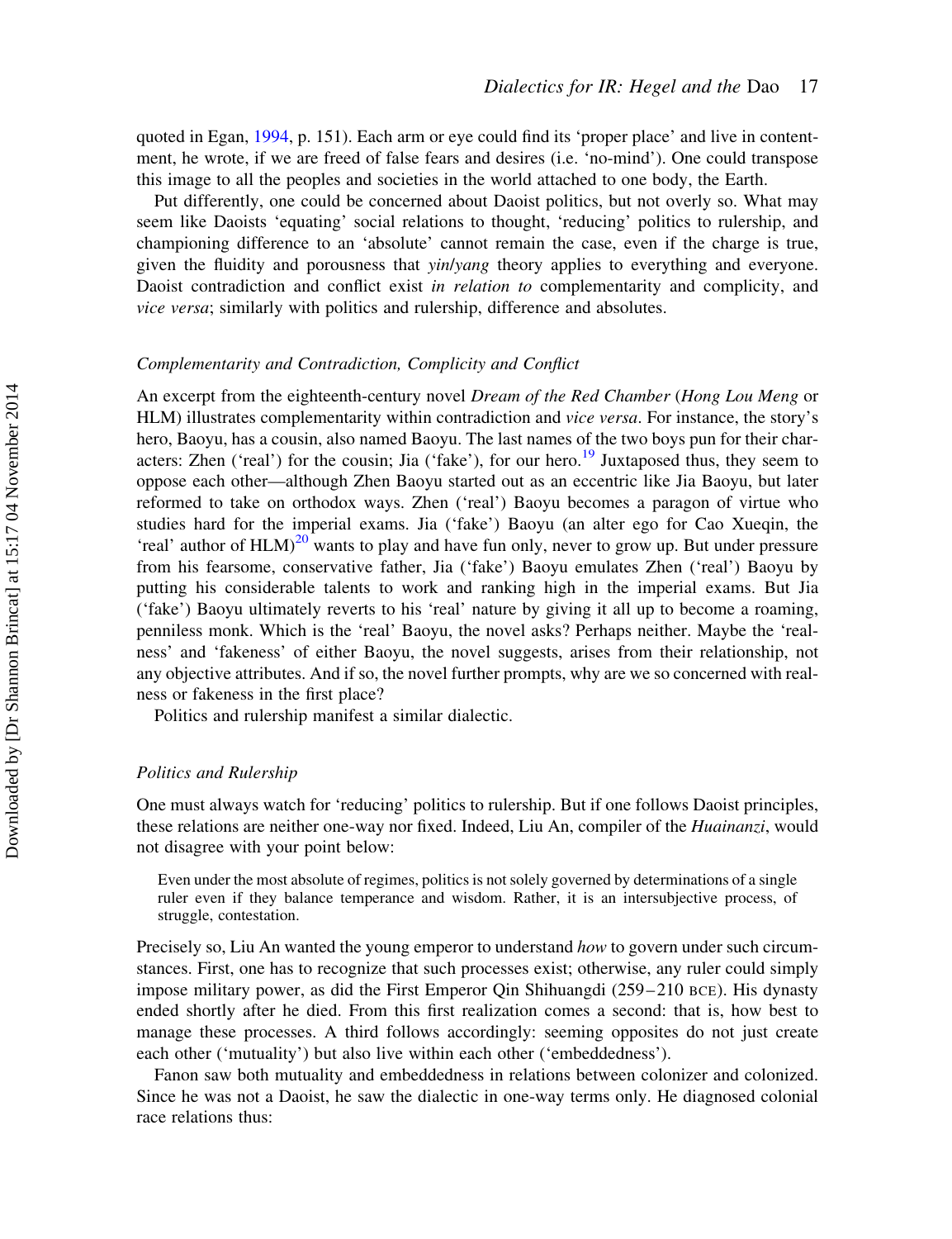Now – and this is a form of recognition that Hegel had not envisaged – who but a white woman can do this for me? By loving me she proves that I am worthy of white love. I am loved like a white man. I am a white man. (Fanon, [1952/1967](#page-25-0), p. 25, emphasis added)

Colonial desire, for Fanon, operates uni-directionally. Only black folks shoulder its burden, often resorting to what he called 'hallucinatory whitening' (Fanon, [1952/1967,](#page-25-0) p. 100). They develop a psychopathology of race, alienation, and other neuroses; in contrast, whites seem to benefit only from colonial desire. They can pick and choose, dismiss and disregard, at will. Fanon did not consider that white men and women could suffer from similar hallucinations, pathologies, alienations, and neuroses about race—or that black folks could admire, appreciate, and desire one another. For Fanon, the binary of race and gender remains fixed. 'The white man is sealed in his whiteness. The black man in his blackness' (Fanon, [1952/1967,](#page-25-0) p. 9). And due to such fixity, Fanon could offer only one option for emancipation: 'What I insist on is that the poison [whiteness] must be eliminated once and for all' (Fanon, [1952/1967,](#page-25-0) p. 62).

Should Fanon have taken a Daoist-dialectical perspective, he would have drawn deeper insights from his own observations. He would have noted the transformations enacted by colonial desire and why it held so powerfully for subordinated peoples. That is, where black men felt they were made yin (feminized, emasculated) by white, colonial society, they could rise to a semblance of yang (masculinized, virilized) when capturing the love or attention of a white woman. In this way, they could alter their social relation with themselves as well as white, colonial society. One could critique that this transference by black men from yin to yang by succumbing to colonial desire does nothing to transform it. Nonetheless, the *dao* reminds us: nothing stays fixed or the same. It is highly likely that a relationship enacted through colonial desire could lead to more sustainable realizations about what it means to be *human*, not just a colonized Other. $^{21}$  $^{21}$  $^{21}$ 

We see how the distinction you raise between 'contradictions in real social relations' and 'contradictions in thought or logic' falters. A Daoist would ask: what are real social relations, where do these come from, and how do they exist apart from thought or logic? You state that 'The difference is acute; for dialetical approaches alter according to the subject area and their content, whether we are concerned with a dialectics of nature, logic, or social relations...'

A Daoist would respond: does not such contingency apply to politics, as well? For an example, I turn again to that master strategist of The Art of War:

Disorder comes from order, cowardice stems from courage, and weakness is born of strength. Order or disorder depends on organization, courage or cowardice on circumstances, strength or weakness on disposition. (Sun, [1993,](#page-26-0) p. 65)

That is, thought and action *together* make the difference. Thought ensures we pay attention to what lies beneath the surface, and action confirms the need for it.

Key to this discussion is what you highlight above: Daoist 'difference without alienation' and Hegelian 'double transition' (sublation).

Here, I find a revitalizing commonality.

## 'Difference without Alienation' and the 'Double Transition'

The notion of 'double transition' demonstrates Hegelian mutuality. Being and Nothingness represent two distinct poles, but each needs the other to *become*. Daoism's water metaphor interprets the relationship differently but retains a similar understanding of distinctions (steam vs ice) arising from and returning to a common, organic base (water); consequently, difference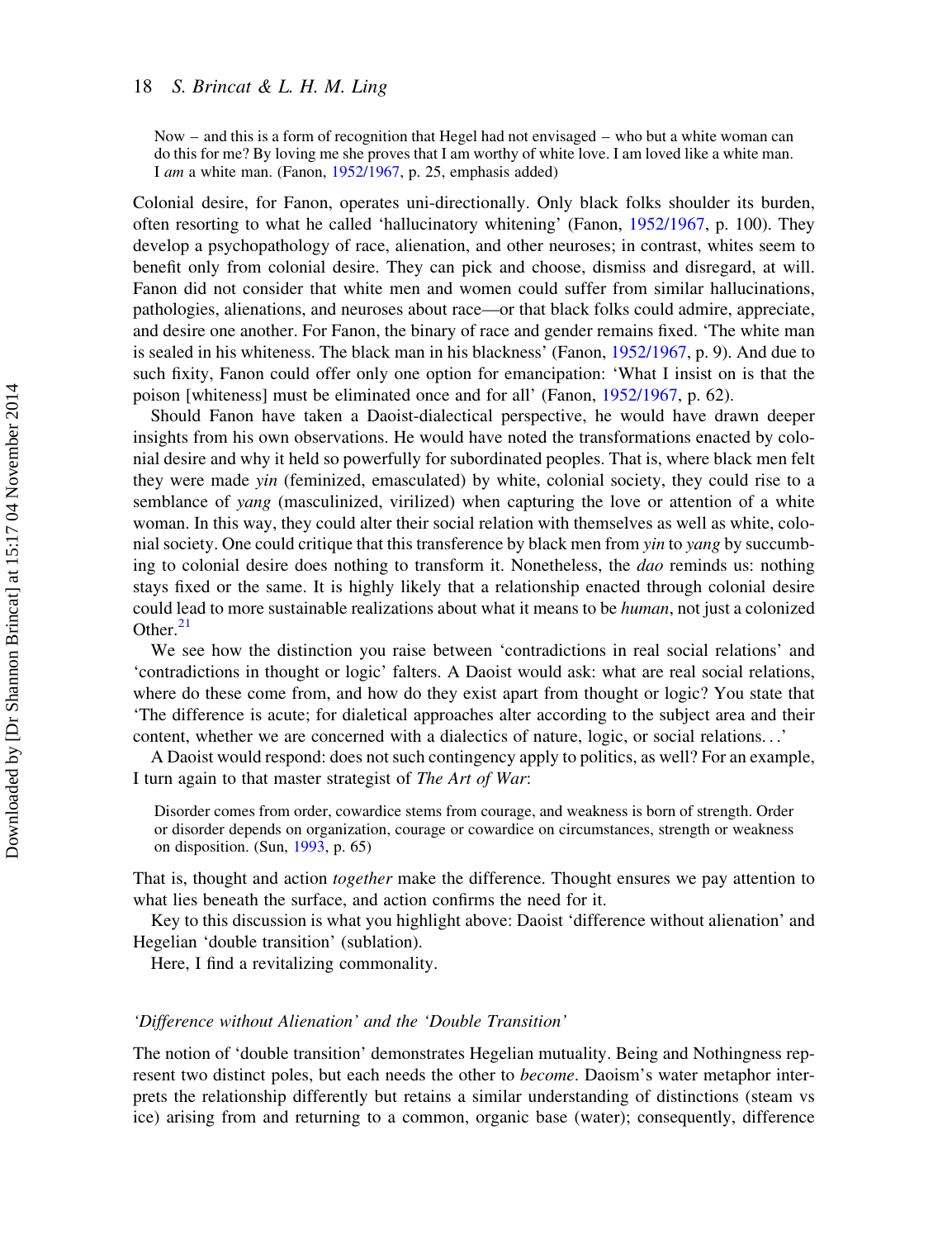and sameness do not just co-exist but also co-produce. Perhaps we can do something with this in the next iteration of our dialogic of dialectics.

## Contentions and Clarifications: Stubbing Toes in Our Travels

BRINCAT: There remain a number of points of contention here. The first concerns the belief that 'yin/yang theory applies to everything and everyone'. This tendency toward raising the dao to a universal system brings in the problems of any grand theory and recalls all the limitations of an alleged dialectics of nature that I think were abandoned for good reason: it cannot (yet) be substantiated. Similarly, the tendency towards absolutizing, as in the claim that 'water benefits everything', leads to inaccuracies posed as generalities that seem contradictory to the importance you attach to context and contingency elsewhere. In the list of transformative possibilities of the condition of water (cold, roiling, muddy, etc.) an emphasis was placed on dependency on context, which is abandoned in making the benefits of water an absolute. For we only need to look to the recent typhoon (Haiyan or Yolanda) in the Philippines to see its destructive condition. It cannot be both ways: either water is beneficial for 'everything', or, in given contexts and for specific things it is and in other contexts and for other things it is not. Absolutist claims are unnecessary and dangerous for they fix determinations, cloud over context, and lose analytical purchase on difference.

The second concerns the return to the ideational, abstracted from relations, to explain and judge social relations. It is claimed that social relations exist only through thought or logic, and on this basis Su Shi's idea of contentment through freeing one of false fears/desires, or Fanon's inability to draw deeper insights from his colonial experience, are two sides of this process: one where successful (re)conceptualization creates a mental chimera of contentment; the other a failure to (re)conceptualize resulting in fixity in which the only endpoint can be seen in elimination of the opposition. In the former, what is neglected is that alongside false fears lie real ones, fears that are not reducible to how we think about them, as if we could somehow will 'contentment' in the face of mass atrocity or oppression. The same type of categorical issue arises in Fanon, for the solution offered to 'rise to a semblance of yang' is to be trapped within the given categories of black/white, masculine/feminine, and thereby remain in first-order critique. It accepts uncritically the given form (Verstand) of race and sexuality, merely refortifying these reified categories that are part of a complex of oppression, imperialism, racism, and patriarchy. The contradiction comes from relations themselves, not from how they are thought, conceptualized, or represented, however strong the ideological form that attempts to conceal them.

Returning to the Master/Slave dialectic may be helpful here. For the Master/Slave is not a relation of equivalencies, nor is it existent only when thought of in this manner. Rather, it is in the individuation of the two—something properly phenomenological—that exposes their asymmetrical opposition. This is where the vagaries of Daoist complementarity are weakest for, taken from specific vantage points, complementarity can be seen everywhere and anywhere amid relations, so that it lacks analytical purchase as a category. Of course, the Master and Slave exist in a relation of complementarity at a conceptual level, but here is the extent of its explanatory power. Complementarity in social life denuded of social relations and replaced by thought tells us very little for understanding and transformation. Dialectics compel us to go far more into these relations to explode their tension, rather than merely reconceptualizing them. But perhaps this merely expresses our different knowledge-constitutive interests in using dialectics, for mine is centered on emancipatory transformation.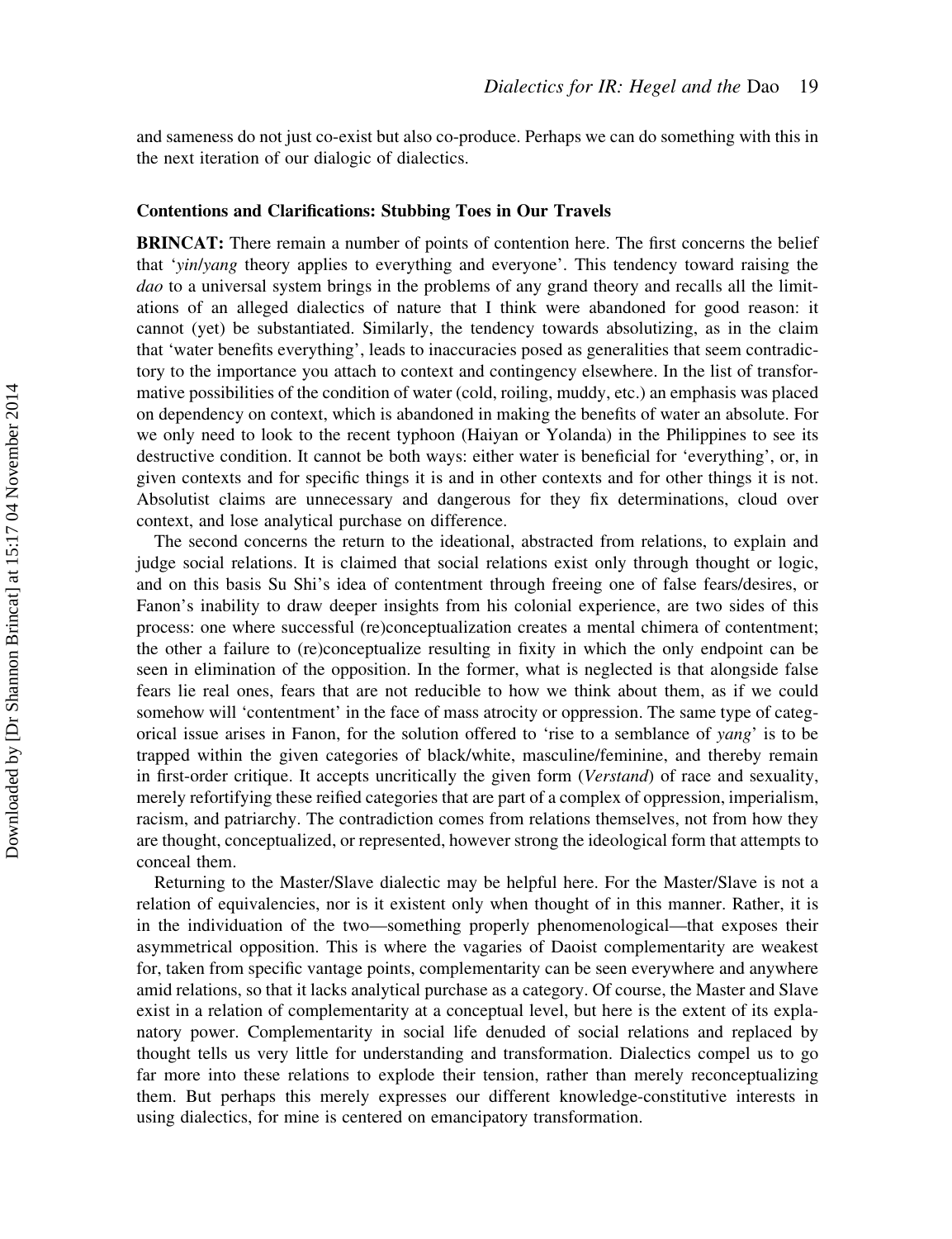LING: On our road to consensus, we invariably stub toes on disagreements lying here and there. But perhaps these stubbings enable us to move forward so we may still travel together. So let us examine each more closely.

I find it curious, for example, that you insist on setting up a Great Wall between Hegelian and Daoist dialectics. In the 'caveats', you open by characterizing the *dao* as 'external and static', 'speculative', and 'abstract', with a 'determinate' sense of selfhood that is 'ruled from without'; yet its 'inward consciousness' prohibits any access to social relations as an 'intersubjectively mediated condition'. Elsewhere, you depict Daoist dialectics as prioritizing 'appearance' over 'reality', 'philosophy' over 'praxis', 'abstraction' over 'concreteness', 'false' fears over 'real' ones. You reiterate your critique of complementarity as 'seen everywhere ... so that it lacks analytical purchase'. Daoist interpretations of Hegelian dialectics, like those of Cheng, qualify as 'erroneous', leading to a 'misreading' based on 'misnomers', 'misinterpretations', 'misconceptions', and 'false' starting points that 'misdirect'. You point out that the Daoist metaphor of water benefiting 'everything' belies its powerful ability to harm, as in the case of Typhoon Haiyan. Alternatively, you state that 'the Slave is not the opposite of the Master: they are equally integral to the system of slavery. Only with their individuation are they seen as two aspects of the one system of domination'; at the same time, you state: 'it is in the individuation of the two ... that exposes their asymmetrical opposition'. Indeed, you underscore, 'identity and difference are mutually implicated—they are equally originary and "equiprimordial"—so that any analysis privileging either would lead to falsity.' You end by suggesting that perhaps we have 'different knowledge constitutive interests in using dialectics, for [yours] is centered on emancipatory transformation'.

Why such sound and fury? Leaving aside some internal contradictions<sup>[22](#page-24-0)</sup> and obvious inaccuracies, $^{23}$  $^{23}$  $^{23}$  I respond that *yin/yang* dialectics would not disagree with your last point: that is, identity and difference, like Master and Slave, are 'equally originary' and 'equiprimordial'. Precisely so, does not complementarity play a role here? Would not the brittleness of contradictions, otherwise, break apart any system? What holds them together, after all? As for dreaded universalism, what's wrong with that? How can we talk to each other without some kind of universalism at work? Isn't universalism a problem only when it is deprived of a dialectic with particularism? Clearly, yin/yang theory does not impose such singularity. Because difference can co-exist with sameness, thereby perforating alienation, *yin/yang* dialectics harbor the possibility for emancipatory transformation. For Daoism is, if nothing else, dedicated to the proposition of freedom.

Perhaps we understand these terms differently. For Daoist dialectics, 'emancipation', 'freedom', and 'transformation' each involve an internal as well as external dialectic (yin vs yang as well as yin-within-yang and yang-within-yin). It is not enough to be 'agential' in a liberal sense: that is, individualistic, autonomous, and action-based only. Rather, Daoist dialectics would pair these with interrogations of a larger context (community or cosmos), so creativity could arise from oneself as well as in conjunction with others, motivated in action by an enlight-enment that stems from philosophical inquiry.<sup>[24](#page-25-0)</sup> Is this not a definition of intersubjectivity? Moreover, intersubjectivity under Daoist dialectics flows dynamically, openly, and evenly. The same principles apply to Daoist notions of health, whether individual or societal, where balance prevails between the physical and the spiritual, the animate and the inanimate, the seen and the unseen. These strategies are not just medically therapeutic but also bear implications for IR. Elsewhere, I draw on Daoist medical principles and practices to recommend another way to heal the festering wounds between India and China after their 1962 border war (Ling, [in press](#page-26-0)).

On interpenetration, Daoists would inquire further: that is, when and how this happens, what results, and, most importantly, why it matters, in what ways and under which conditions, to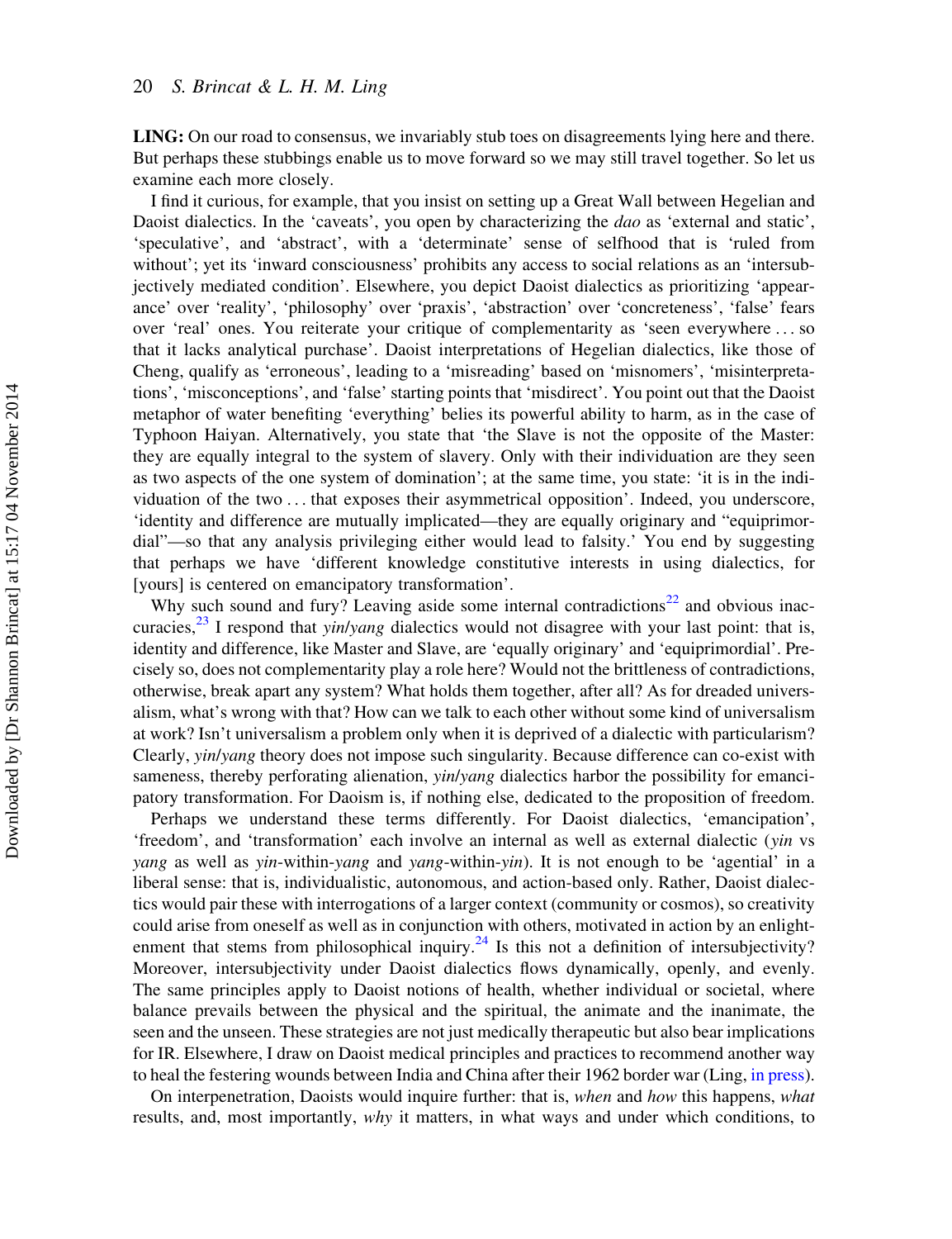whom. Chinese medicine, cited above, instantiates this kind of relational fluidity and transformational development. That interpenetration takes place, for Daoists, represents the first step only. Relatedly, I would like to know, how is an interpretation 'erroneous' or a 'misreading', for and by whom? By implication, you suggest there is a 'correct' and 'true' reading. If so, who decides, by what criteria, and for how long? Does this not suggest the kind of absolutism and universalism that you find so distasteful in Daoism—that is, assuming you're correct in finding it so? What if we were to focus, instead, on why certain perspectives arise from certain corners rather than that they do? Wouldn't that be more productive?

You see Daoism as philosophy only when precisely the opposite pertains! The cultural heirs to  $y$ *in/yang* theory may not know all the intricacies of Daoist philosophy (*dao xue*) but they utilize its principles daily and routinely: for example, in terms of how to cook and eat food, treat illnesses, write/read/perform the arts, devise strategies, formulate policies, and pray to the gods.<sup>[25](#page-25-0)</sup> In short, the principles of yin and yang permeate all levels of social relations as social praxis, not necessarily as abstract philosophy. Of course, the latter informs, frames, and signifies the former but the principles of yin and yang have long ago turned into customary practice over the millennia.

BRINCAT: Disagreements and 'stubbings' are to be welcomed. But 'internal contradictions', 'obvious inaccuracies', and questions of interpretation must be addressed, lest we misunderstand each other at the close of our dialogue. The various aspects of my critique of Daoism that you summarize in one short paragraph are all context-specific. Without context, they are rendered false. To list them without this detail is a keen rhetorical device but not a representational one. It makes it appear as a Great Wall is being built when, in actuality, many points of commonality were established.

First, while it may appear contradictory to be at the same time directed by 'inward consciousness' and 'ruled from without', this refers to Hegel's conception of the universal and its relation to the individual in the dao. For Hegel, the problem was that because 'the universal, the higher, is only the abstract foundation, the human being thus abides in it without any properly immanent, fulfilled inner element', during the preceding stage where individuals strive in their progression to the universal, 'they have no footing within themselves, no immanent, determinate inwardness' (Hegel, [1995,](#page-25-0) pp. 560–561). So, at one and the same time, the dao is directed to 'inward consciousness' but at the same time is 'being ruled from without'. In the Hegelian sense, this corresponds to a heteronomous condition, recalling that heteronomy for Hegel, as reflected in the Phenomenology, is the condition of submission to the moral authority of external influences. Of course, one may well disagree with Hegel's conception of freedom and heteronomy, but this does not mean that it is internally contradictory. Moreover, it must be reiterated that my objection did not rest on agreeing with Hegel's account of the dao, which was conceded to be problematic, but that the dao begins to understand social life from the self's inward consciousness rather than as an intersubjectively mediated condition. This is to say, its starting point is from a particular aspect, and from this particular aspect it refracts all else. This is not to say that the dao is wrong, but that it is incomplete if left at this stage of reflection.

Second, it is unwarranted to claim that I interpreted inaccurately your account of water which, you affirm, 'benefits everything'. What I contest is that by referring this transformative condition across time and space is to overlook the particular and to overlook context. The issue is not just that referring to the cosmos is beyond human experience. It is to overlook particular instances where water does not benefit a particular being at a particular time/place. Removing the particular leads to an abstract—and in this case, romanticized—notion of the totality. The statement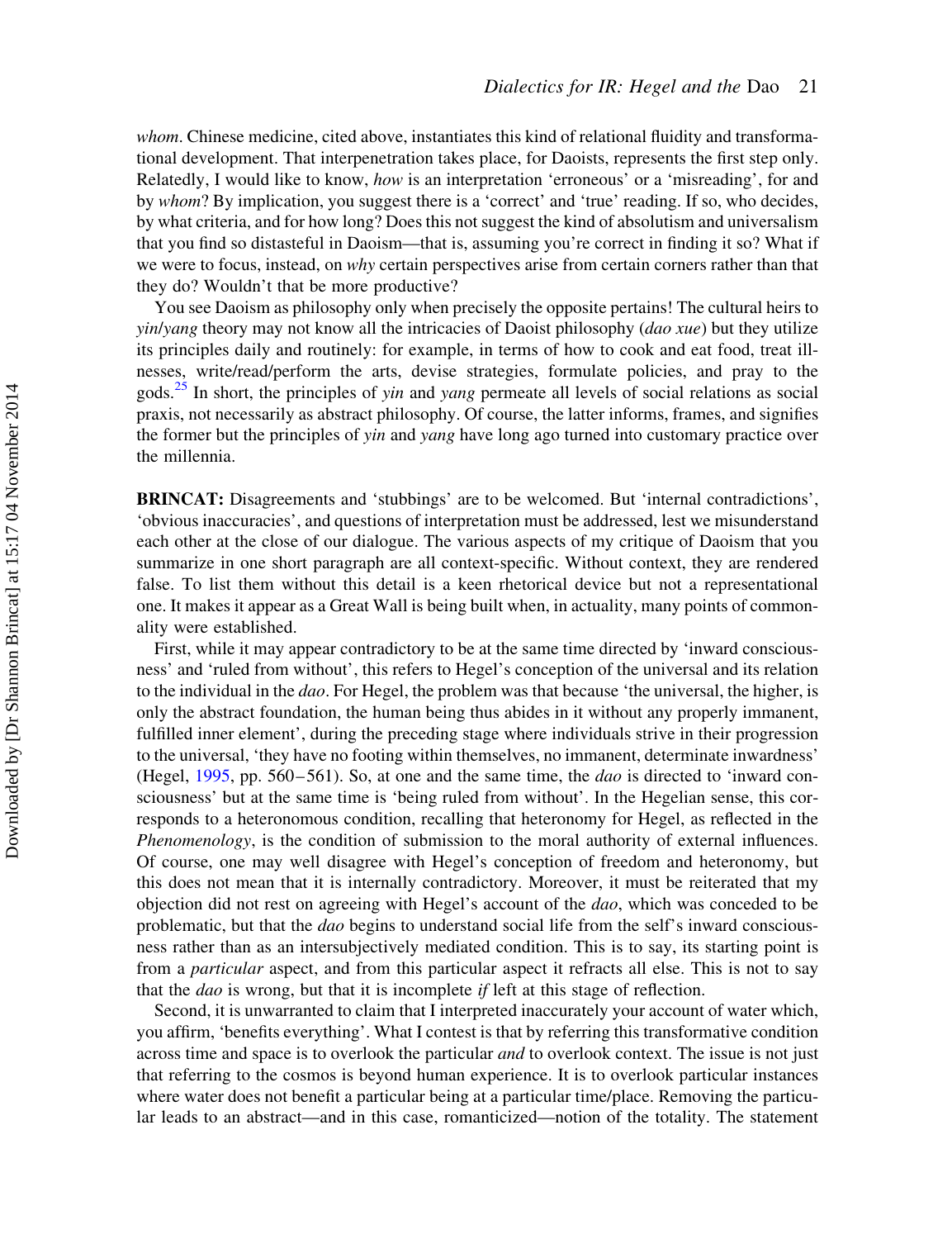water 'benefits everything' is not sustainable from the particular vantage of the particular victims of Typhoon Haiyan/Yolanda. It is only sustainable from the vantage of a cosmos that has been conceived in abstraction from the particular. This cosmology has a subjectively and historically derived value attachment to water that is devoid of the contexts, differences, and contradictions through which other subjectivities and histories may experience it. One can readily concede transformative possibilities of water without needing to absolutize them. Indeed, to absolutize water in such a way is to fall to 'either/or' determination that dialectics show must lead to contradiction within itself (Hegel, [1999](#page-25-0): § 11).

Finally, the problem of 'erroneous' interpretation was raised specifically against those readings of Hegel that foist the dialectical triad onto his thought. An interpretation is 'erroneous' when it claims somebody said something when s/he did not. On the fact that Hegel never used the triad there is complete agreement among scholars of Hegel: there is not one instance in his collected works where he uses it other than to deride it as a 'lifeless schema' and 'sleight-ofhand' (see Glockner, [1957](#page-25-0)). Marx equally derided it as a 'wooden' trichotomy' (see Marx, [1987,](#page-26-0) p. 513). The triad is attributable to Fichte, not Hegel, and was read into Hegel by Chalybaus. Those who continue to suggest Hegel's dialectics is based on 'thesis, antithesis and synthesis' are therefore continuing to fabricate an untruth that we as scholars have a duty to expose and correct. Such misreadings could probably be given up to interpretive licence but for the fact that Cheng and others use this fabrication to then castigate Hegelian dialectics as extreme oppositionalism—as if we are building Great Walls, rather than trying to build constructive bridges of understanding. To coninue to let such blatant errors go uncontested would be unconscionable. To suggest that I, in 'fury', am then forcing a 'correct' and 'true' reading of dialectics is uncalled for. The words of others should not be manipulated in the service of persuasion.

These are just some of the challenging differences that must await further dialogue, but I would rather end on our shared commonality. You claim that 'thought and action together make the difference' and emphasize 'difference without alienation' (or mutuality) as revitalizing. I agree: it is only through human praxis that a social life of mutuality can be actualized. This indicates a move beyond mere identity politics toward a new intersubjective subject, through which Hegel's initial skepticism against Daoism as lacking mediated intersubjectivity may be overcome. Here, I believe Dunayevskaya's account of Hegel's second negation as 'self-developing subject' in her reading of the Logic is of key importance, for it reintegrates the humanist dimension that is too often lost when discoursing on dialectical themes, shifting towards a notion of history as 'the struggle for freedom' (Dunayevskaya, Marcuse, & Fromm, [2012,](#page-25-0) pp. 79–80, 35). The intersection with recognition theory is here obvious regarding the struggle for the actualization of all aspects of individual freedom as a social condition that can be achieved only intersubjectively. This also traces back to Marx's insistence on genuine association—the need to look beyond the false realities of late capitalist society towards a free community—as the moment of self-determination without domination or alienation. This transposes the idea of a free, associated (intersubjective) subject for Hegel's Notion (Dunayevskaya et al., [2012](#page-25-0), p. 8).

But as Dunayevskaya also claims, 'the limits of the age' create the conditions for the concrete, but also exhaust it. Philosophical cognition and expressions of freedom are dependent on the conditions that give rise to them, so any 'new leap to freedom' must be based on the impulses emerging from the movements visible in the daily lives of people and their relations as they reconstruct their societies anew in altered conditions (read: contradictions) of late capitalism (Dunayevskaya, [1965](#page-25-0), pp. 71–72; Dunayevskaya et al., [2012,](#page-25-0) pp. 88–74). The most glaring of these are the universal environmental and ecological contradictions (biospheric, oceanic,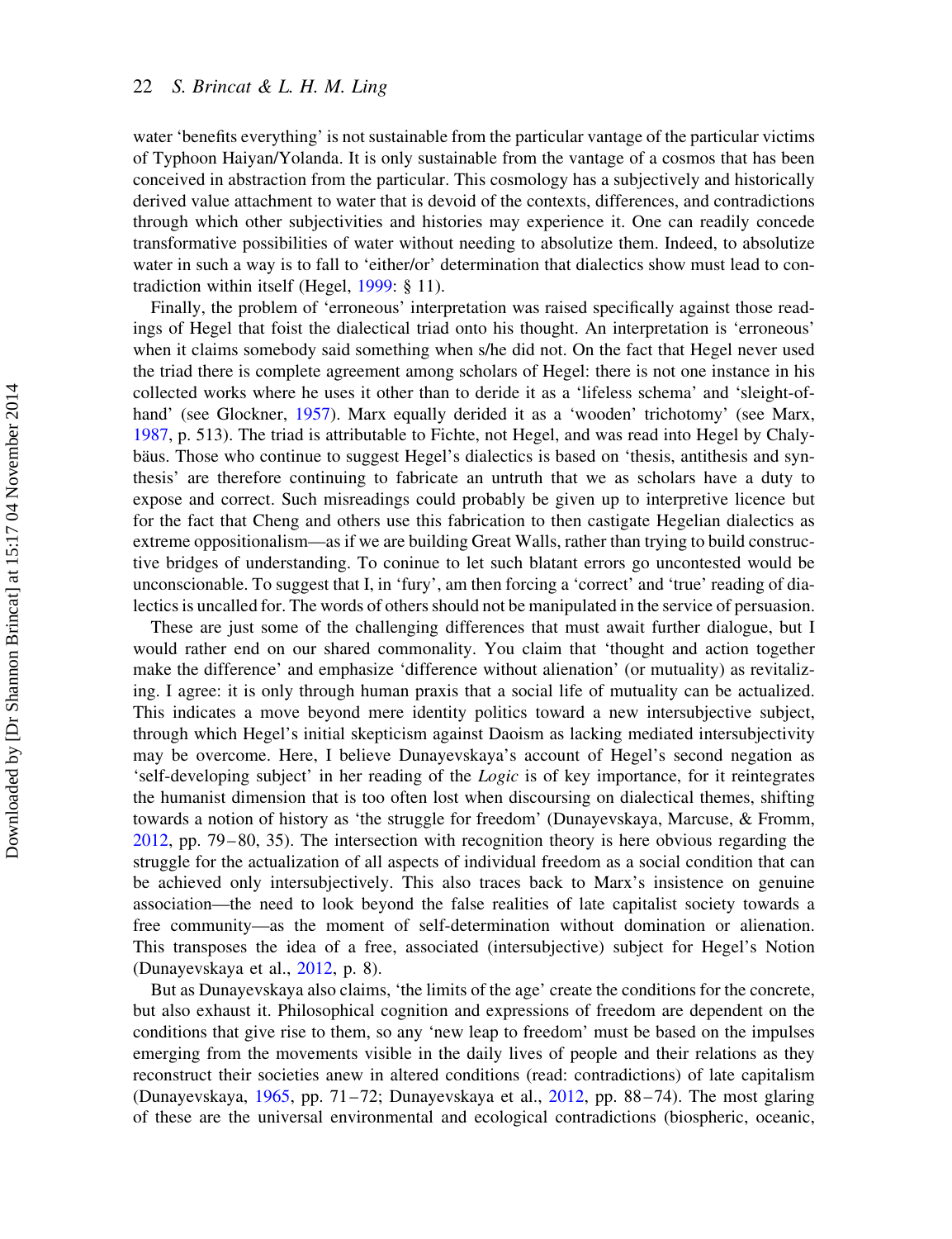<span id="page-23-0"></span>atmospheric) that embody the lived antagonisms in all our social relations. With this litany of environmental crises the entire edifice of the subject/object dualism is brought into question: the domination of nature by man, the domination of man by man. While this compels a shift in Verstand of our given ways of doing things—and suggests that the question is no longer revolution or barbarism, but revolution or extinction—the choice of praxis is ours. The backward step is always possible.

# A Modest Beginning: Concluding for Now

LING: Applying dialectics, whether Hegelian or Daoist or both, to challenges in the environment—or any kind of conflict resolution—is a worthy project, indeed! I highly applaud such endeavors.<sup>[26](#page-25-0)</sup>

But first, perhaps we could further our thought experiment? Let us celebrate this dialogic of dialectics by reaching beyond established images and metaphors for Hegelianism and Daoism, respectively. In particular, aesthetics can help us imagine what's possible, not just what's available. We are thus compelled to think and act creatively, whether by an individual or a community. Bleiker has noted the same:

Aesthetics, in this sense, is about the ability to step back and reflect and see political conflict and dilemmas in new ways. This is why aesthetics refers [sic] not only to practices of art – from painting to music, poetry, photography and film – but also, and above all, to the type of insights and understanding they engender. (Bleiker, [2009,](#page-25-0) p. 2)

Indeed, the dao upholds aesthetics as yin to hegemony's yang. 'To be fully integrative', writes Ames on the *Zhuangzi*, 'individuals must overcome the sense of discreteness and discontinuity with their environment, and they must contribute personally and creatively to the emerging pattern and regularity of existence called *dao*' (Ames, 1998, p. 4). The enlightened life must feel right in addition to knowing and doing right: '[A]ny 'ethical' judgments in the narrow sense are going to be derived from aesthetic sensibilities – the intensity, integrity, and appropriateness that one detail has for its environing elements as interpreted from some particular perspective' (Ames, 1998, p. 5).

We have made a modest beginning with this exchange. (Perhaps it approaches what Hegel would identify as an 'association', if not yet vast, and what Daoists would recognize as a sprout of intersubjectivity?) Our dialogue, though, is necessarily introductory and overly cerebral as we try to establish some starting points. These contain points of conflict and contradiction as well as potential nodes of complementarity and complicity. Perhaps in our next iteration, we could explore further the aesthetics and creativity of Hegel and the dao.

It's been an interesting and enlightening experience. Many thanks! I hope we will have many more opportunities to learn from each other.

Until then, farewell!

(I now finish my tea. I hope you have a comparable brew in hand, also.)

BRINCAT: (I will have a stronger refreshment!)

#### **Notes**

<sup>1 &#</sup>x27;It would be as ridiculous', Waltz wrote, 'to construct a theory of international politics based on Malaysia and Costa Rica as it would be to construct an economic theory of oligopolistic competition based on the minor firms in a sector of an economy' (Waltz, [1979](#page-26-0), p. 72).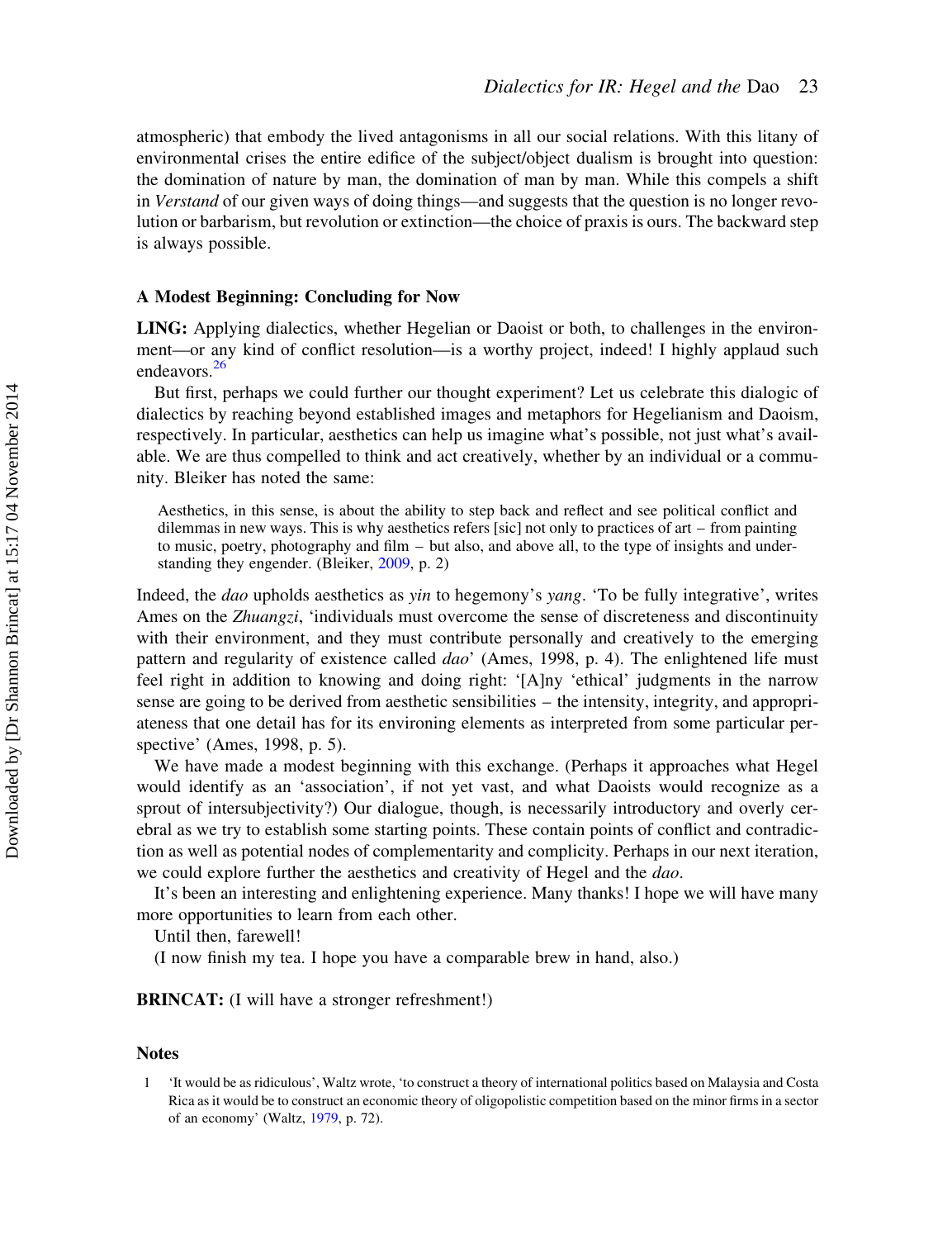- <span id="page-24-0"></span>2 Sources of alienation come from both inside the geocultural West (e.g. environmental activism, the 'slow' movement, Occupy Wall Street) as well as outside it (e.g. contemporary piracy, spread of organic farming, a 'gross happiness index' for economic development).
- 3 Daoism has been a philosophical tradition in East, Northeast, and Southeast Asia since the sixth century BCE. The mythical founder, Laozi, is variously identified as someone who lived in the sixth century BCE or serves as a composite of historical figures from the 5th–4th centuries BCE. Daoism's philosophical twin, Samkhya, dates from a comparable period in South Asia. Kapila, the mythical founder of Samkhya, is listed as having lived around the sixth century BCE as well ([http://www.britannica.com/EBchecked/topic/311732/Kapila\)](http://www.britannica.com/EBchecked/topic/311732/Kapila)
- 4 For examples, see Plato's The Republic or the dialogues of Phaedrus, The Sophist, The Statesman, and The Philebus.
- 5 These statements are taken from Vorlesungen über die Philosophie der Religion, the Lectures of 1827; A. Immediate Religion, or Nature Religion; 1. The Religion of Magic; c. The State Religion of the Chinese Empire and the Dao.
- This is most evident where Hegel alleges Daoist symbols are perhaps not Chinese but in fact correlate with the Hebraic tetragram (Hegel, [1995,](#page-25-0) pp. 560–561).
- 7 The 2013 film 'Twelve Years a Slave' makes this point graphically.
- 8 Buddhist  $k\bar{o}ans$  originated in Tang China as 'public records' (gong an) in argumentation and speech, reasoning and judgment. Later, this practice became known in Japan as  $k\bar{o}an$  and subsequently entered the West under this term. Reflecting its origin in Daoist and Hindu dialectics, a  $k\bar{o}an$  startles the recipient from complacency in thought or worship with seeming non sequiturs, puzzles, funny or absurdist tales. The koan aims to convey enlightenment through self-discovery within a context of doctrine, ritual, and learning from one's master/guru. 'Koans exhaust the logical activity of the mind so that the mind will break out of its conventional view of the nature of reality' (Grenard, [2008](#page-25-0)).
- 9 This  $k\bar{o}an$  is recounted in Heine ([2004\)](#page-26-0).
- 10 Dōgen was a Japanese Zen master of  $k\bar{o}$ ans. See Heine, Kōans in the Dōgen Tradition.
- 11 Ibid, p. 17.
- 12 It could also be argued that Cheng errs in his conception of sublation, for this term Aufhebung is the movement that both overcomes and preserves. In this way, sublation can account for the replication of forms of the *ancien régime* in post-revolutionary societies. As Marx stated, in any historical shift, the 'new' society emerges from the womb of the old and is stamped with its birthmarks (see Marx, [1972,](#page-26-0) p. 15).
- 13 As stated by Hegel, contradiction 'is the root of all movement and vitality; it is only insofar as something has a contradiction within it that it moves, has a drive and activity' (Hegel, [1999,](#page-25-0) note 4, 69).
- 14 As a remedy, non-verbal methods like art therapy could intervene helpfully (Soutor, [2012\)](#page-26-0).
- 15 The term 'vast association' as a description of communism appears in the Manifesto (Marx & Engels, [1997:](#page-26-0) Chapter 2). For the 'early' Marx, 'human emancipation' was said to embody the 'genuine resolution' of a true community in association with others (Marx, [1975](#page-26-0), pp. 293–305).
- 16 I have gone through this elsewhere and do not wish to repeat it here (see Brincat, [2009,](#page-25-0) pp. 458-463; Williams, [2007:](#page-26-0) Ch 2; Maker, 2007: Ch 1).
- 17 Palm uses the analogy of a two-sided coin for this: 'To use the coin example... the two sides are (negatively speaking) inseparable but also form (positively speaking) a unity, i.e. a whole coin. Thus, Hegel uses the term "unity" in a special sense, which is not equivalent to sameness because it also includes a negative moment' (Palm, [2009](#page-26-0), p. 56).
- 18 'A thousand arms and a thousand eyes' refers to the Bodhisattva Avalokitesvara, otherwise known as Guan Yin, the Goddess of Mercy.
- 19 The Daodejing praises the Authentic Person or *zhen ren* as the highest ideal of self-realization (Coyle, [1998](#page-25-0)).
- 20 Cao wrote the first 80 chapters of HLM, though he freely incorporated comments and notes from family and friends. After his death, a committee of devotées, under the leadership of Gao E, added another 40 chapters.
- 21 Indeed, we see this trajectory in Malcolm X's life as he recounted his relationships with white women in his youth and how these led to larger questions about identity, race, and love (X, [1964\)](#page-26-0).
- 22 How could Daoist dialectics direct an 'inward consciousness' and be 'ruled from without' at the same time?
- 23 I noted earlier that water exemplifies the *dao* expressly due to the transformative possibilities that inhere within: that is, water can be hot or cold, soft or hard, tranquil or roiling. Consequently, water can destroy, as with Typhoon Haiyan in the Philippines. This disaster, however, does not negate the Daoist statement that 'water benefits [shan li] everything'. Indeed, water as an exemplar of the *dao* cannot be limited to one typhoon at one time, or even to all typhoons throughout human history. The notion of water benefiting everything [wanwu] refers to the cosmos across time and space. That is, Typhoon Haiyan may devastate the Philippines at this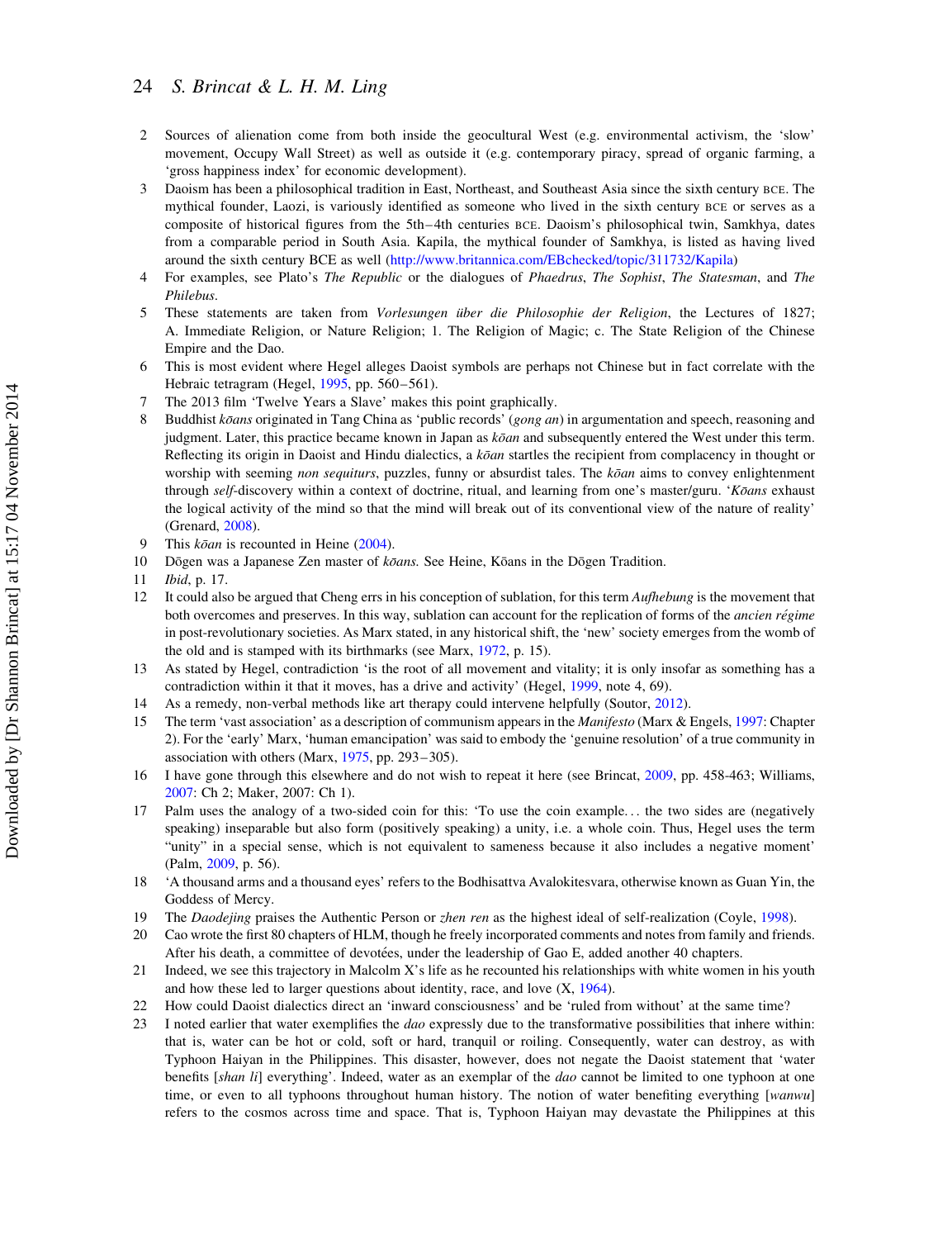<span id="page-25-0"></span>moment in time. This is its yin aspect. But we do not know, nor could we anticipate, how Typhoon Haiyan could help the Philippines reconstruct. This is its *yang* aspect. The future, in short, is open.

- 24 This is the basis of the Buddhist notion of 'co-dependent arising' (pratitya samutpada). Nhat ([1998\)](#page-26-0) has updated this concept to 'interbeing' (tien hiep).
- 25 For more on yin/yang theory in daily life, see Chapters 3, 7, and 8 of Ling [\(2014](#page-26-0)).
- 26 I explore such possibilities with Daoist dialectics in Chapter 8 of Ling [\(2014](#page-26-0)).

#### References

Adorno, T. W. (1981). Negative dialectics. New York, NY: Bloomsbury.

- Ames, R. T., & Hall, D. L. (2003). Daodejing, 'making this life significant': A philosophical translation. New York, NY: Ballantine Books.
- Ames, R. T., & Rosemont, Jr., H. (Trans. and Eds). (1998). Introduction. In The analects of Confucius: A philosophical translation (pp. 1–70). New York, NY: Ballantine Books.
- Bleiker, R. (2009). Aesthetics and world politics. London: Palgrave Macmillan.
- Brincat, S. (2009). Negativity and open-endedness in the dialectic of world politics. Alternatives: Local, Global, Political, 34(4), 455–493.
- Brincat, S. (2011). Towards a social-relational dialectic for world politics. European Journal of International Relations, 17(4), 679–703.
- Buck-Morss, S. (2009). Hegel, Haiti, and universal history. Pittsburgh, PA: University of Pittsburgh Press.
- Callahan, W. A. (2012). Harmony, unity and diversity in China's world. The Newsletter (IIAS), 60. Retrieved from [http://](http://iias.nl/sites/default/files/iias_nl60_2223.pdf) [iias.nl/sites/default/files/iias\\_nl60\\_2223.pdf](http://iias.nl/sites/default/files/iias_nl60_2223.pdf)
- Chen, E. M. (1969). Nothingness and the mother principle in early Chinese Taoism. International Philosophical Quarterly, 9(3), 391–405.
- Cheng, C. (2006). Toward constructing a dialectics of harmonization: Harmony and conflict in Chinese philosophy. Journal of Chinese Philosophy, 33(1), 25–59.
- Coyle, D. (1998). On the henren. In R. T. Ames (Ed.), Wandering at ease in the Zhuangzi (pp. 197–210). Albany, NY: State University of New York Press.
- Creutzfeldt, S. B., & Grovogui, S. (2013, August 29). Theory Talk #57: Siba Grovogui on IR as theology, reading Kant badly, and the incapacity of Western political theory to travel very far in non-Western contexts, Theory Talks. Retrieved from <http://www.theory-talks.org/2013/08/theory-talk-57.html>
- Deleuze, G. (1994). Difference and repetition (P. Patton, Trans.) New York, NY: Columbia University Press.
- Dunayevskaya, R. (1958). Marxism & freedom. New York, NY: Columbia University Press.
- Dunayevskaya, R. (1965). Marx's humanism today. In E. Fromm (Ed.), Socialist Humanism: An International Symposium (pp. 63-76). New York, NY: Doubleday.
- Dunayevskaya, R, Marcuse, H., & Fromm, E. (2012). The Dunayevskaya-Marcuse-Fromm Correspondence, 1954– 1978: Dialogues on Hegel, Marx and Critical Theory (K. B. Anderson & R. Rockwell, Eds.). Lanham, MD: **Lexington**
- Egan, R. C. (1994). Word, image, and deed in the life of Su Shi. Cambridge, MA: Harvard University Press.
- Estermann, J. (2009). Andean philosophy as a questioning alterity: An intercultural criticism of Western andro- and ethnocentrism. In N. Note, R. Fornet-Betancourt, J. Estermann, & D. Aerts (Eds), Worldviews and culture: Philosophical reflections from an intercultural perspective (pp. 129–148). Dordrecht: Springer Science + Business Media BV.

Fanon, F. (1952/1967). Black skin, white masks (C.L. Markmann, Trans.). New York, NY: Grove Press.

- Fisher, M. (2010, May 11). Reading the imperceptible tremors of an unimaginable future. Mute Magazine. Retrieved from <http://www.metamute.org/editorial/articles/reading-imperceptible-tremors-unimaginable-future>
- Glockner, Hermann. (1957). Hegel-Lexikon. 2 vols. Stuttgart: Frommann-Holzboog.
- Grenard, J. L. (2008). The phenomenology of Koan meditation in Zen Buddhism. Journal of Phenomenological Psychology, 39, p. 153.
- Griffioen, S. (2012). Hegel on Chinese religion. In B. Aabuschagne & T. Slootweg (Eds), Hegel's Philosophy of the Historical Religions (Chapter 2, pp. 21–30). Leiden: Brill.
- Gurvitch, G. (1962). Dialectique et sociologie. Paris: Nouvelle Bibliothèque Scientifique.
- Hegel, G. W. F. (1995). Lectures on the philosophy of religion, Volume II: Determinate religion (P. C. Hodgson, Ed., R. F. Brown, P. C. Hodgson, & J. M. Stewart, Trans.) Berkeley, CA: University of California Press.
- Hegel, G. W. F. (1999). Science of logic (A. V. Miller, Trans.) New York, NY: Humanity Books.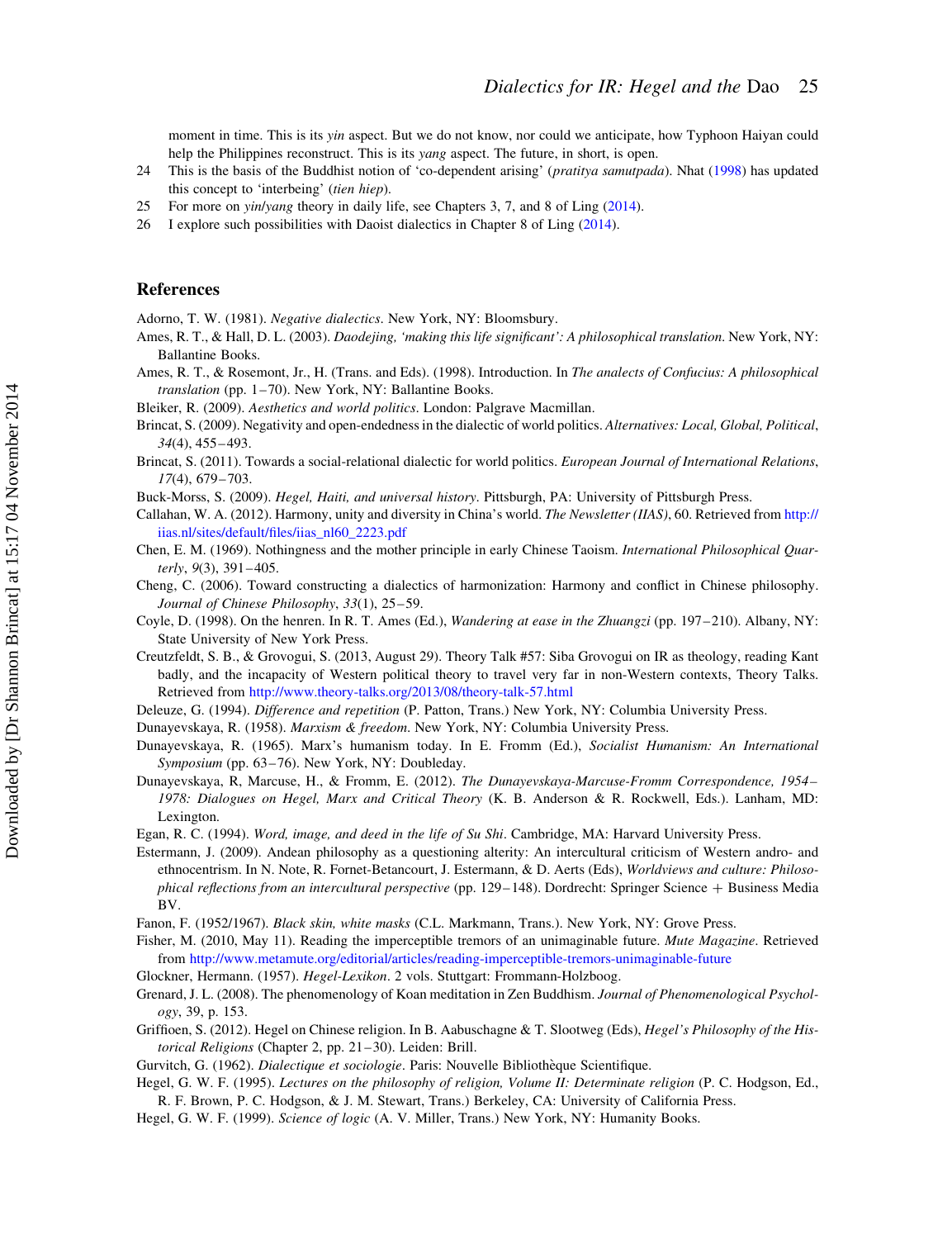- <span id="page-26-0"></span>Heine, S. (2004). Kōans in the Dōgen tradition: How and why Dōgen does what he does with Kōans. *Philosophy East &*  $West, 54(1), 1-19$
- Held, D. (1980). Introduction to critical theory. Berkeley: University of California Press.
- Hobson, J. M. (2012). The eurocentric conception of world politics, 1760–2010. Cambridge: Cambridge University Press.
- Honneth, A. (1995). The struggle for recognition: The moral grammar of social conflict (J. Anderson, Trans.). Cambridge, MA: MIT Press.
- Jameson, F. (2009). Valences of the dialectic. London: Verso.
- Kagan, R. (2004). Of paradise and power: America and Europe in the new world order. New York, NY: Vintage Books.
- Kojève, A. (1969). Introduction to the reading of Hegel: Lectures on the 'phenomenology of spirit' (A. Bloom, Ed., and J. H. Nichols, Trans.) New York, NY: Basic Books.
- Ling, L. H. M. (2014). The Dao of world politics: Towards a post-Westphalian, worldist international relations. London: Routlege.
- Ling, L. H. M. (Ed.). (in press) Rethinking borders and security, India and China: New connections for ancient geographies. Ann Arbor: University of Michigan Press.
- Major, J. S., Queen, S. A., Meyer, A. S., & Roth, H. D. (Trans. and Eds) (2010) The Huainanzi: A guide to the theory and practice of government in early Han China. New York, NY: Columbia University Press.
- Marcuse, H. (1960). Reason and revolution. Boston: Beacon Press.
- Marcuse, H. (1982). A note on dialectics. In A. Arato & E. Gebhardt (Eds.), The essential Frankfurt School reader (pp. 444–451). New York, NY: Continuum.
- Marx, K. (1975). Economic and philosophic manuscripts. In R. Dixon (Trans.), *Marx-Engels collected works* (Vol. 3, pp. 229–348). Moscow: Progress Publishers.
- Marx, K. (1979). 'The Eighteenth Brumaire of Louis Bonaparte.' In R. Dixon (Trans.), Marx-Engels Collected Works (Vol. 11, pp. 99–197). Moscow: Progress Publishers.
- Marx, K. (1972). Critique of the Gotha Programme. Peking: Foreign Languages Press, 1972.
- Marx, K. (1987). 'Letter to Engels. 8 January, 1868.' In R. Dixon (Trans.), Marx-Engels Collected Works (Vol. 42, pp. 513–514). New York: International Publishers.
- Marx, K., & Engels, F. (1974). The German ideology (C. J. Arthur, Ed.). New York, NY: International Publishers.
- Marx, K. & Engels, F. (1997) The Communist Manifesto, A Modern Edition. London: Verso.
- Mker, W. (2007). Identity, difference and the logic of otherness. In P. T. Grier (Ed.), *Identity and difference: Studies in* Hegel's logic, philosophy of spirit, and politics (pp. 15–30). Albany, NY: State University of New York Press.
- Mueller, G. E. (1958). The Hegel legend of 'thesis-antithesis-synthesis.' Journal of the History of Ideas, 19(3), 411–414.
- Nhat, Hanh Thich. (1998). Interbeing (3rd ed.). Berkeley: Parallax Press.
- Palm, R. (2009). Hegel's concept of sublation: A critical interpretation (Doctoral dissertation). Katholieke Universiteit, Leuven, Belgium.
- Sanderlin, G. (Trans. and Ed.). (1971/1992). Witness: Writings of Bartolomé de Las Casas. New York, NY: Orbis Books. Soutor, Ashley C. (2012). Truth Commissions and the arts: Case studies in Timor-Leste and Northern Ireland (Master's
	- thesis). Milano School of International Affairs, Management, and Urban Policy, The New School, New York.
- Sun, Tzu. (1993). The art of war. Taipei: Taiwan Commercial Press.
- Thompson, K. O. (1998). 'What is the reason of failure or success? The fisherman's song goes deep into the river': Fishermen in the Zhuangzi1. In R. T. Ames (Ed.), Wandering at Ease in the Zhuangzi (pp. 15–34). Albany: State University of New York Press.
- Tian, Chenshan. (2005). Chinese dialectics: From Yijing to Marxism. Lanham, MD: Lexington.
- Waltz, K. (1979). Theory of international politics. Reading, MA: Addison-Wesley.
- Williams, R. R. (2007). Double transition, dialectic, and recognition. In P. T. Grier (Ed.), Identity and difference: Studies in Hegel's logic, philosophy of spirit, and politics (pp. 31–62). Albany, NY: State University of New York Press.
- X, M. (1964). The Autobiography of Malcolm X, with the assistance of Alex Haley. New York, NY: Ballantine Books.

Shannon Brincat is a Griffith University Research Fellow in Brisbane, Australia. He is editor of the three-volume series Communism in the 21st Century (Praeger, 2014) and was a co-editor of Critical Theory in International Relations and Security Studies: Interviews and Reflections (Routledge, 2012). He is also the co-founder and co-editor of the journal Global Discourse. His current research focuses on recognition theory and cosmopolitanism in the context of